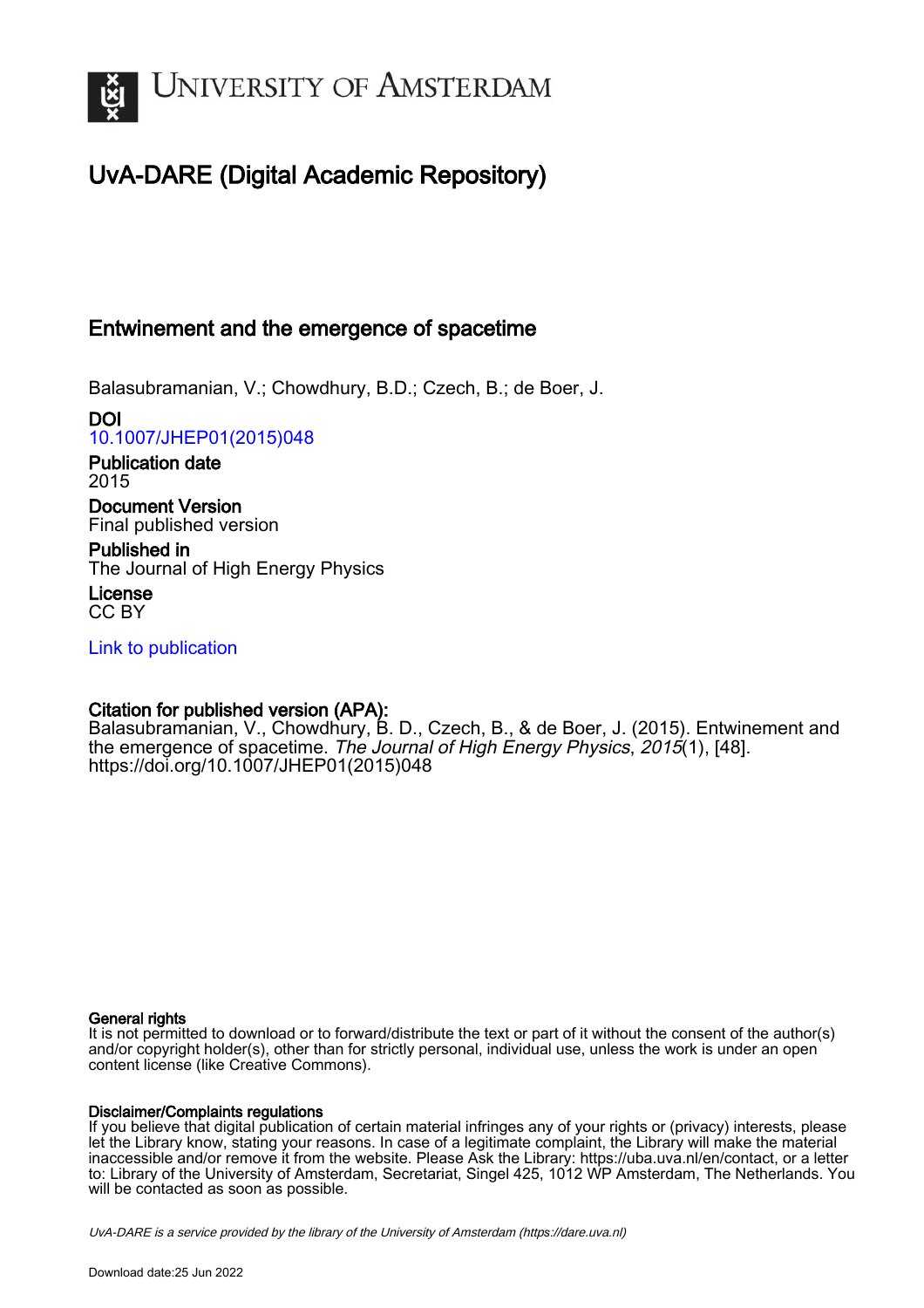PUBLISHED FOR SISSA BY 2 SPRINGER

Received: August 22, 2014 Accepted: December 6, 2014 Published: January 12, 2015

# Entwinement and the emergence of spacetime

Vijay Balasubramanian, $a,b$  Borun D. Chowdhury, $c$  Bartłomiej Czech $^d$  and Jan de Boer $^e$ 

- <sup>a</sup>David Rittenhouse Laboratories, University of Pennsylvania,
- 209 S 33rd Street, Philadelphia, PA 19104, U.S.A.
- $^{b}$  CUNY Graduate Center, Initiative for the Theoretical Sciences, 365 Fifth Avenue, New York, NY 10016, U.S.A.
- $c$ -Department of Physics, Arizona State University, Tempe, Arizona 85287, U.S.A.
- ${}^{d}$ Department of Physics, Stanford University, 382 Via Pueblo Mall, Stanford, CA 94305-4060, U.S.A.
- e Institute for Theoretical Physics, University of Amsterdam, Science Park 904, Postbus 94485, 1090 GL Amsterdam, The Netherlands E-mail: [vijay@physics.upenn.edu](mailto:vijay@physics.upenn.edu), [bdchowdh@asu.edu](mailto:bdchowdh@asu.edu), [czech@stanford.edu](mailto:czech@stanford.edu), [J.deBoer@uva.nl](mailto:J.deBoer@uva.nl)

ABSTRACT: It is conventional to study the entanglement between spatial regions of a quantum field theory. However, in some systems entanglement can be dominated by "internal", possibly gauged, degrees of freedom that are not spatially organized, and that can give rise to gaps smaller than the inverse size of the system. In a holographic context, such small gaps are associated to the appearance of horizons and singularities in the dual spacetime. Here, we propose a concept of entwinement, which is intended to capture this fine structure of the wavefunction. Holographically, entwinement probes the *entanglement shadow* — the region of spacetime not probed by the minimal surfaces that compute spatial entanglement in the dual field theory. We consider the simplest example of this scenario — a 2d conformal field theory (CFT) that is dual to a conical defect in  $AdS<sub>3</sub>$  space. Following our previous work, we show that spatial entanglement in the CFT reproduces spacetime geometry up to a finite distance from the conical defect. We then show that the interior geometry up to the defect can be reconstructed from entwinement that is sensitive to the discretely gauged, fractionated degrees of freedom of the CFT. Entwinement in the CFT is related to non-minimal geodesics in the conical defect geometry, suggesting a potential quantum information theoretic meaning for these objects in a holographic context. These results may be relevant for the reconstruction of black hole interiors from a dual field theory.

KEYWORDS: Gauge-gravity correspondence, AdS-CFT Correspondence, Long strings, Black Holes in String Theory

ArXiv ePrint: [1406.5859](http://arxiv.org/abs/1406.5859)

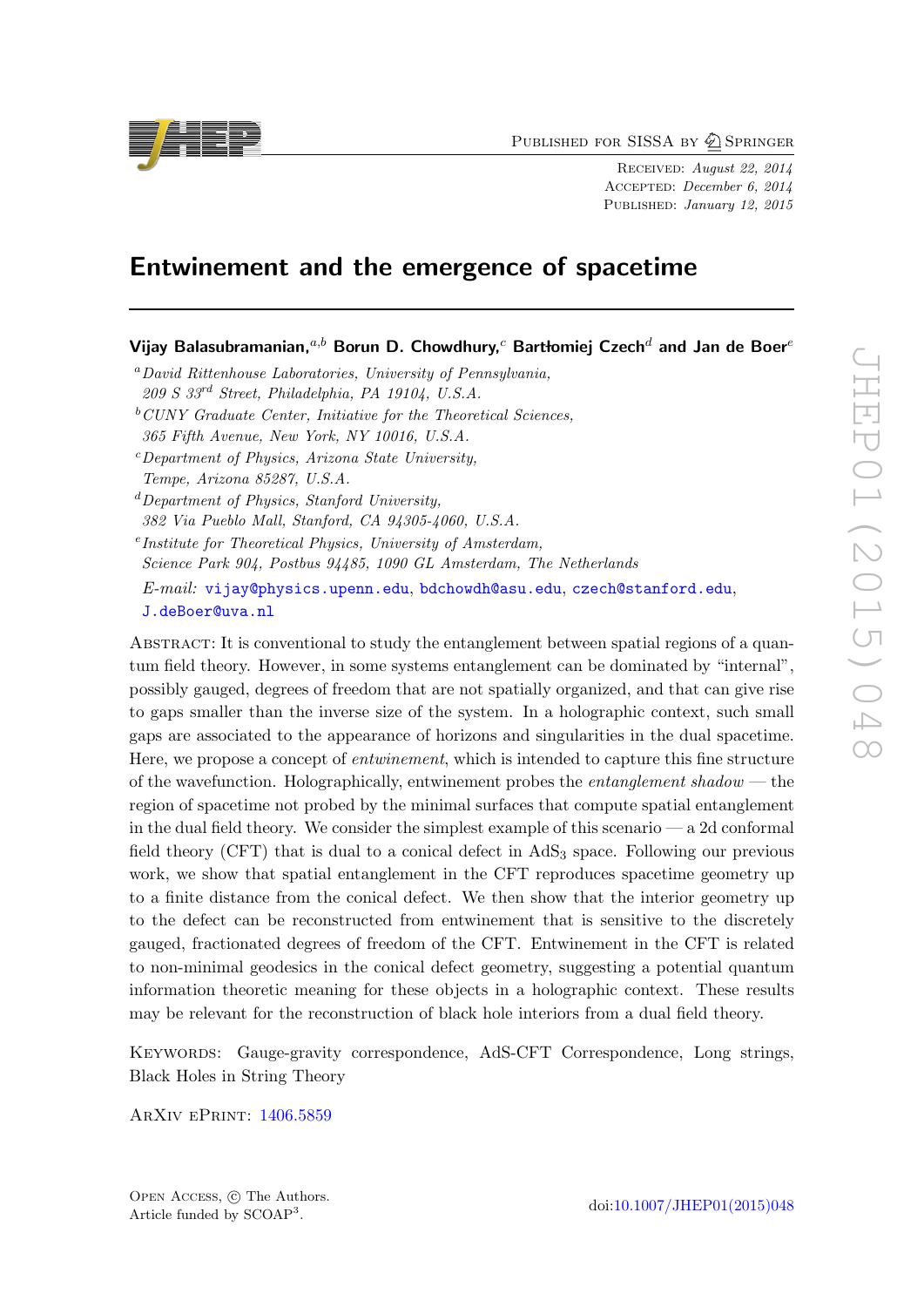# Contents

|         | 1 Introduction<br>Conical defects, long geodesics and entwinement |                                                          | 1<br>3         |
|---------|-------------------------------------------------------------------|----------------------------------------------------------|----------------|
| $2^{-}$ |                                                                   |                                                          |                |
|         | 2.1                                                               | The entanglement shadow of the conical defect geometries | 3              |
|         | 2.2                                                               | Ungauging the dual description of the conical defect     | $\overline{5}$ |
|         | 2.3                                                               | Entwinement and entanglement shadows                     | <b>10</b>      |
| 3       | Reconstruction of geometry from entwinement                       |                                                          | 12             |
|         | 3.1                                                               | Geometry from entanglement                               | 12             |
|         | $3.2\,$                                                           | Reconstructing the conical defect spacetime              | 13             |
| 4       | <b>Discussion</b>                                                 |                                                          | 15             |
|         | 4.1                                                               | Beyond conical defects                                   | 16             |
|         | 4.2                                                               | Spatial entanglement, entwinement and mutual information | 17             |
|         | 4.3                                                               | Toward higher dimensions                                 | $17\,$         |

# <span id="page-2-0"></span>1 Introduction

According to the Ryu-Takayanagi  $(RT)$  proposal  $[1, 2]$  $[1, 2]$  $[1, 2]$ , classical geometry and quantum entanglement are related via holographic duality. The proposal states that the entanglement entropy of a spatial region  $R$  in the field theory is given by:

<span id="page-2-3"></span>
$$
S(\mathcal{R}) = \frac{1}{4G} \min_{\partial \mathcal{A} = \partial \mathcal{R}} \text{Area}(\mathcal{A}). \tag{1.1}
$$

In this formula, which assumes that the bulk spacetime is static,  $\frac{1}{1}$  $\frac{1}{1}$  $\frac{1}{1}$  the minimum is taken over bulk surfaces, which are contained in the same spatial slice as the boundary region  $\mathcal R$  and which asymptote to the boundary of  $\mathcal R$ . The RT formula relates entanglement entropy, a non-local quantity in the boundary theory, to a minimal surface, which is a nonlocal object in the bulk. Recently, we proposed a new quantity, the *differential entropy*, constructed out of entanglement, that reconstructs the areas of closed surfaces in AdS that do not asymptote to the boundary  $[4-8]^2$  $[4-8]^2$  $[4-8]^2$  $[4-8]^2$ . By shrinking such closed surfaces one can attempt to reconstruct local geometry in AdS space from purely field theoretic objects [\[10–](#page-20-0) [14\]](#page-20-1). The relevance of boundary entanglement for such a reconstruction was first pointed out in [\[9,](#page-20-2) [15–](#page-20-3)[17\]](#page-20-4), see also [\[18\]](#page-20-5).

<span id="page-2-2"></span><span id="page-2-1"></span> $1$ See [\[3\]](#page-19-4) for a generalization to non-static spacetimes.

<sup>&</sup>lt;sup>2</sup>This quantity was found while trying to make the proposal of [\[9\]](#page-20-2), that areas of general surfaces in spacetime are directly related to entanglement across them, more precise.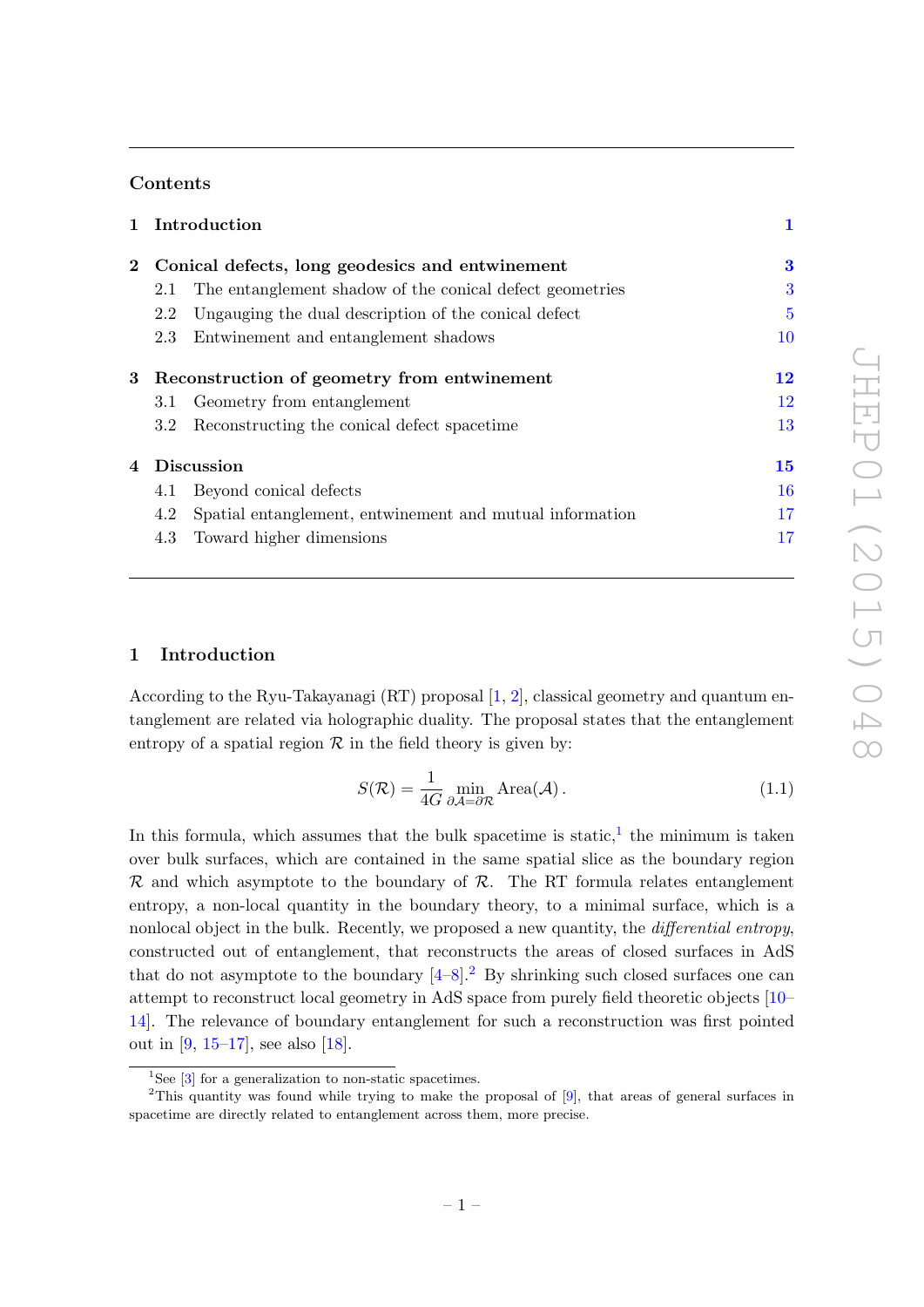In order for this program to succeed, it is necessary for the union of RT minimal surfaces to cover all of spacetime. This is barely possible in empty AdS space where the largest RT surfaces, associated to the entanglement of half of the field theory, are necessary to include the origin of space. But away from pure AdS, an entanglement shadow can develop — a region which is not probed by minimal surfaces and hence by conventional spatial entanglement entropy in the dual field theory. (Our terminology is inspired by the term causal shadow introduced by [\[19\]](#page-20-6) to describe a region which is causally disconnected from all the spacetime boundaries.) For example, the AdS-Schwarzschild and BTZ black holes have an entanglement shadow of thickness of order the AdS scale surrounding the horizon [\[20\]](#page-20-7). This conundrum reflects a general difficulty in the AdS/CFT correspondence of identifying field theoretic observables associated to physics in a region of size less than one AdS volume [\[21](#page-20-8)[–28\]](#page-20-9).

How can we see inside entanglement shadows? Many lines of evidence point to the idea that recovering the local physics in such regions involves "internal" degrees of freedom of the CFT that are not themselves spatially organized. Consider, for example, the role of the matrix degrees of freedom in the  $SU(N)$  Yang-Mills theory dual to  $AdS<sub>5</sub>$  [\[29\]](#page-21-0) and the fractionated degrees of freedom in the D1-D5 string dual to  $AdS<sub>3</sub>$  [\[30\]](#page-21-1) in reconstructing the deep interior of space [\[31\]](#page-21-2), the compact dimensions of the bulk  $[32-34]$  $[32-34]$ , and the entropy of AdS black holes [\[35–](#page-21-5)[39\]](#page-21-6). Such internal degrees of freedom can have energy gaps much smaller than those dictated by the spatial size of the system, and thus represent a deep IR regime of the field theory that will on general grounds be associated to the deep interior of AdS.[3](#page-3-0)

All of this suggests that to see inside entanglement shadows we will need to consider the entanglement of internal degrees of freedom with each other. If the Hilbert space for these variables factorizes, we can derive a reduced density matrix for any subset of them and compute its entanglement entropy. However, there is often an additional subtlety typical realizations of holography involve gauge symmetries acting on the internal degrees of freedom. In this context, how do we ask questions like "How entangled is a subset of the degrees of freedom with the rest of the theory?" The challenge here is that the subset in question may not be gauge invariant by itself. We propose to deal with this problem in a pedestrian fashion: embed the theory in an auxiliary, larger theory, where the degrees of freedom are not gauged, compute conventional entanglement there, then sum over gauge copies to get a gauge invariant result. (We will deal with discrete gauge groups in this paper where the sum over gauge copies is easy to define; for continuous gauge symmetries consideration of an appropriate measure would be necessary.) This is not a conventional notion of entanglement that is associated to a gauge invariant algebra of observables. Hence we give it a new name — *entwinement*. The justification for inventing this concept is that it will turn out to have a useful meaning in the dual gravity theory in terms of extremal but non-minimal surfaces in the examples we consider.<sup>[4](#page-3-1)</sup>

<span id="page-3-0"></span><sup>3</sup>See [\[40\]](#page-21-7) for a discussion of entanglement between high and low momenta in a field theory. We are here discussing entanglement between IR degrees of freedom that are not spatially organized, so we need a different formalism.

<span id="page-3-1"></span> $4A$  notion of un-gauging or expanding the Hilbert space and then re-gauging has also appeared in [\[41,](#page-21-8) [42\]](#page-21-9), which discuss the problem of seeing behind a horizon in AdS/CFT.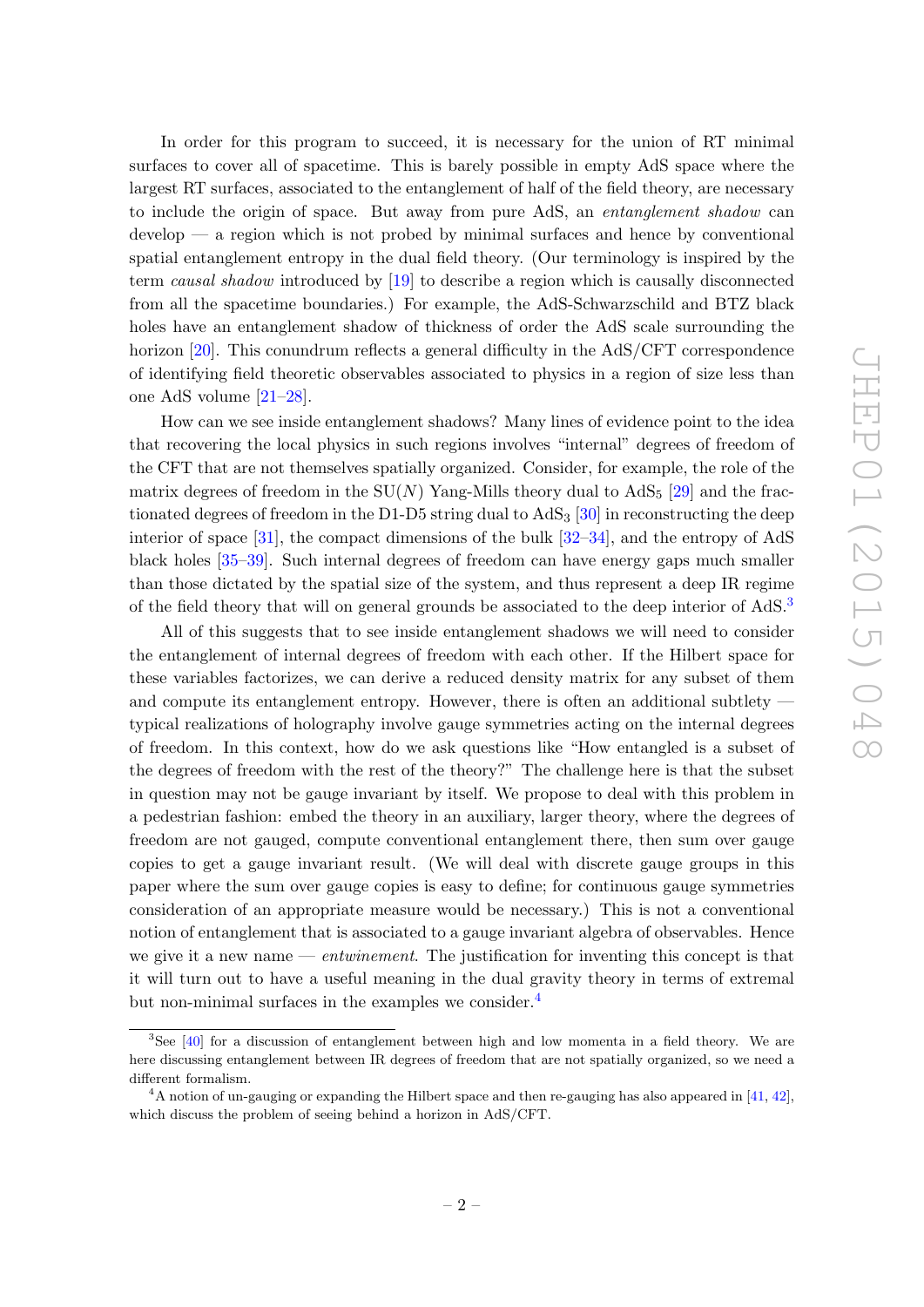A trivial example of entwinement is to consider two CFTs living on the same space. One can compute the entanglement entropy of the degrees of freedom living in a spatial region  $\mathcal{R}$  in CFT<sub>1</sub> and CFT<sub>2</sub> separately, and then sum up the results. This is a rudimentary example of entwinement. When the two CFTs are in a product state, this computation returns the entanglement entropy of the region  $R$ , but in a general state entwinement is distinct from entanglement. A different example is to consider matrix degrees of freedom in a local theory, for example in the  $\mathcal{N} = 4$  super-Yang-Mills that is dual to AdS<sub>5</sub>. One can imagine computing the entanglement of a subset of the matrix degrees of freedom in some spatial region. However, because of the gauge symmetry we cannot do this naïvely. One option is to ungauge and then sum over gauge copies; this would give the entwinement that we propose to define. In this paper we concentrate on a different example: a  $1 + 1$ dimensional conformal field theory dual to a conical defect in  $AdS<sub>3</sub>$  spacetime. We will see that in this setting, the entwinement of certain fractionated degrees of freedom can be understood in geometric terms by going to the covering space and applying the Ryu-Takayanagi proposal. The upshot is that the entwinement of the fractionated degrees of freedom corresponds in the dual conical defect spacetime to non-minimal geodesics curves, which are local but not global minima of the distance function. This analysis comprises section 2.

In section 3, we apply these results to the formalism we developed in [\[5\]](#page-19-5), which reconstructs analytically the bulk geometry from field theory data. We find that the conical defect spacetime contains a macroscopically large entanglement shadow — a central zone surrounding the conical defect that cannot be reconstructed from entanglement entropies of spatial boundary regions. The geometry in the central zone is determined by entwinement, as we explicitly demonstrate. In fact, we will show that even outside the entanglement shadow there are geometric objects whose boundary description involves entwinement. The conical defect spacetime is similar to a black hole in having a macroscopic entanglement shadow whose size is controlled by the mass of the object. In section 4 we discuss how our findings inform the debate about reconstructing the geometry near and beyond the horizon of a black hole.

### <span id="page-4-0"></span>2 Conical defects, long geodesics and entwinement

#### <span id="page-4-1"></span>2.1 The entanglement shadow of the conical defect geometries

We begin with a review of the conical defect geometry. Starting from the global AdS<sub>3</sub> coordinates,

<span id="page-4-3"></span>
$$
ds^{2} = -\left(1 + \frac{R^{2}}{L^{2}}\right)dT^{2} + \left(1 + \frac{R^{2}}{L^{2}}\right)^{-1}dR^{2} + R^{2}d\tilde{\theta}^{2},
$$
\n(2.1)

we obtain  $AdS_3/\mathbb{Z}_n$  simply by declaring the angular coordinate to be periodic with period  $2\pi/n$  as shown in figure [1.](#page-5-0) Another useful coordinate system is obtained from the first by the rescaling

<span id="page-4-2"></span>
$$
\theta = n\tilde{\theta} \quad \text{and} \quad r = R/n \quad \text{and} \quad t = nT, \tag{2.2}
$$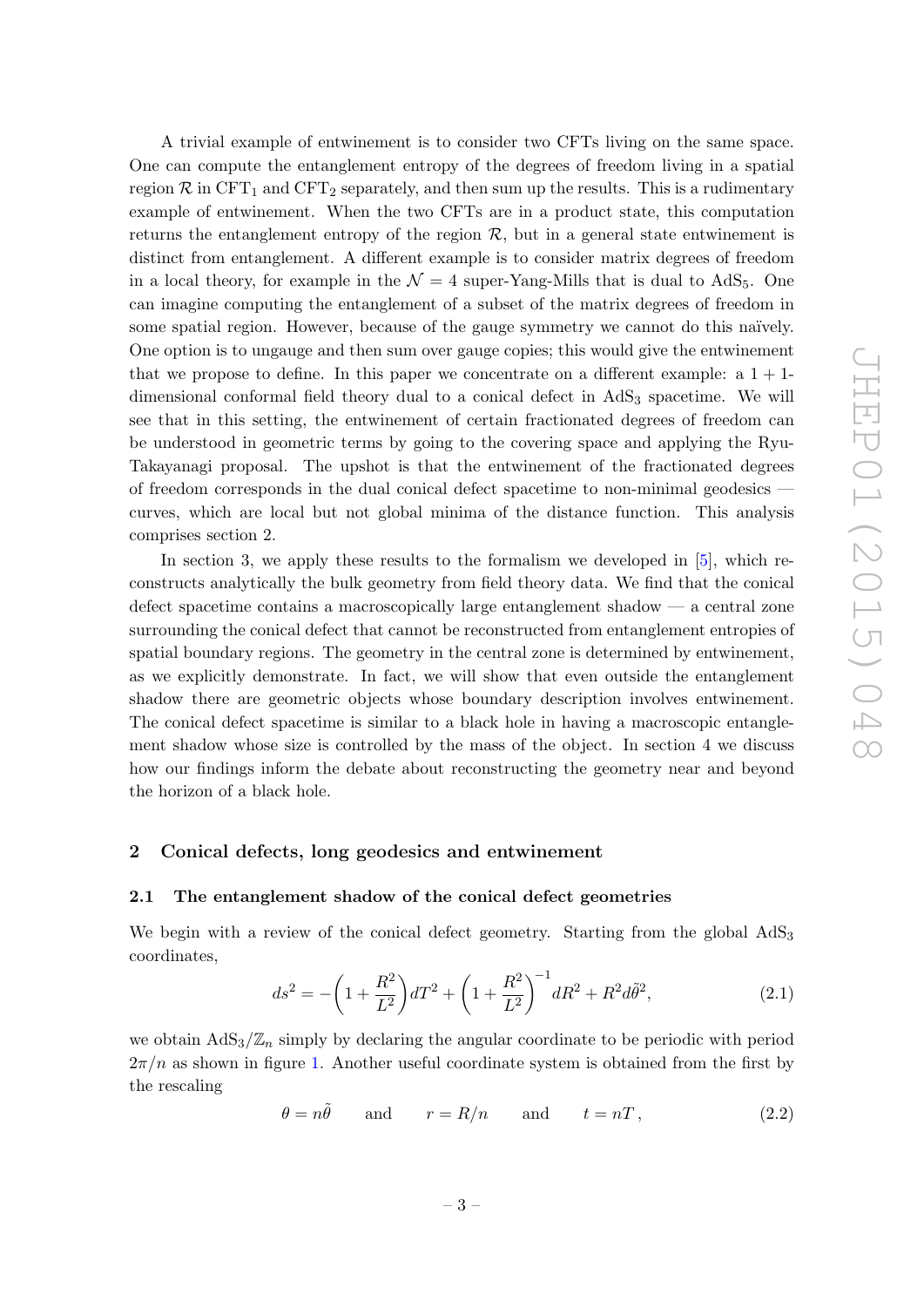<span id="page-5-0"></span>

Figure 1. A conical defect geometry as a wedge cut out of AdS space.

<span id="page-5-1"></span>

**Figure 2.** A spatial slice of anti-de Sitter space (left) and of the conical defect  $AdS_3/\mathbb{Z}_n$  (right). Spatial geodesics in the conical defect geometry descend from geodesics in the covering space with one endpoint ranging over the  $n$  images. All but one of them are long geodesics.

which leads to:

<span id="page-5-2"></span>
$$
ds^{2} = -\left(\frac{1}{n^{2}} + \frac{r^{2}}{L^{2}}\right)dt^{2} + \left(\frac{1}{n^{2}} + \frac{r^{2}}{L^{2}}\right)^{-1}dr^{2} + r^{2}d\theta^{2}.
$$
 (2.3)

In these coordinates,  $\theta$  ranges between 0 and  $2\pi$ . The deficit angle around  $R = r = 0$ means that the spacetime is singular on this locus.

**Spatial geodesics.** Using the coordinate transformation  $(2.2)$ , it is trivial to find the spatial geodesics in the conical defect spacetime. One starts with the  $n$  geodesics in the AdS geometry [\(2.1\)](#page-4-3), which have one endpoint in common while the other ranges over a family of n points that are  $2\pi/n$  apart from one another. After the identification by  $\tilde{\theta} \cong \tilde{\theta} + 2\pi/n$ , these geodesics descend to a family of n distinct geodesics with the same endpoints in the conical defect geometry. This is illustrated in figure [2.](#page-5-1) The geodesics are described by the equations

<span id="page-5-3"></span>
$$
\tan^2 \tilde{\theta} = \frac{R^2 \tan^2 \tilde{\alpha} - L^2}{R^2 + L^2} \quad \Leftrightarrow \quad \tan^2(\theta/n) = \frac{n^2 r^2 \tan^2(\alpha/n) - L^2}{n^2 r^2 + L^2} \tag{2.4}
$$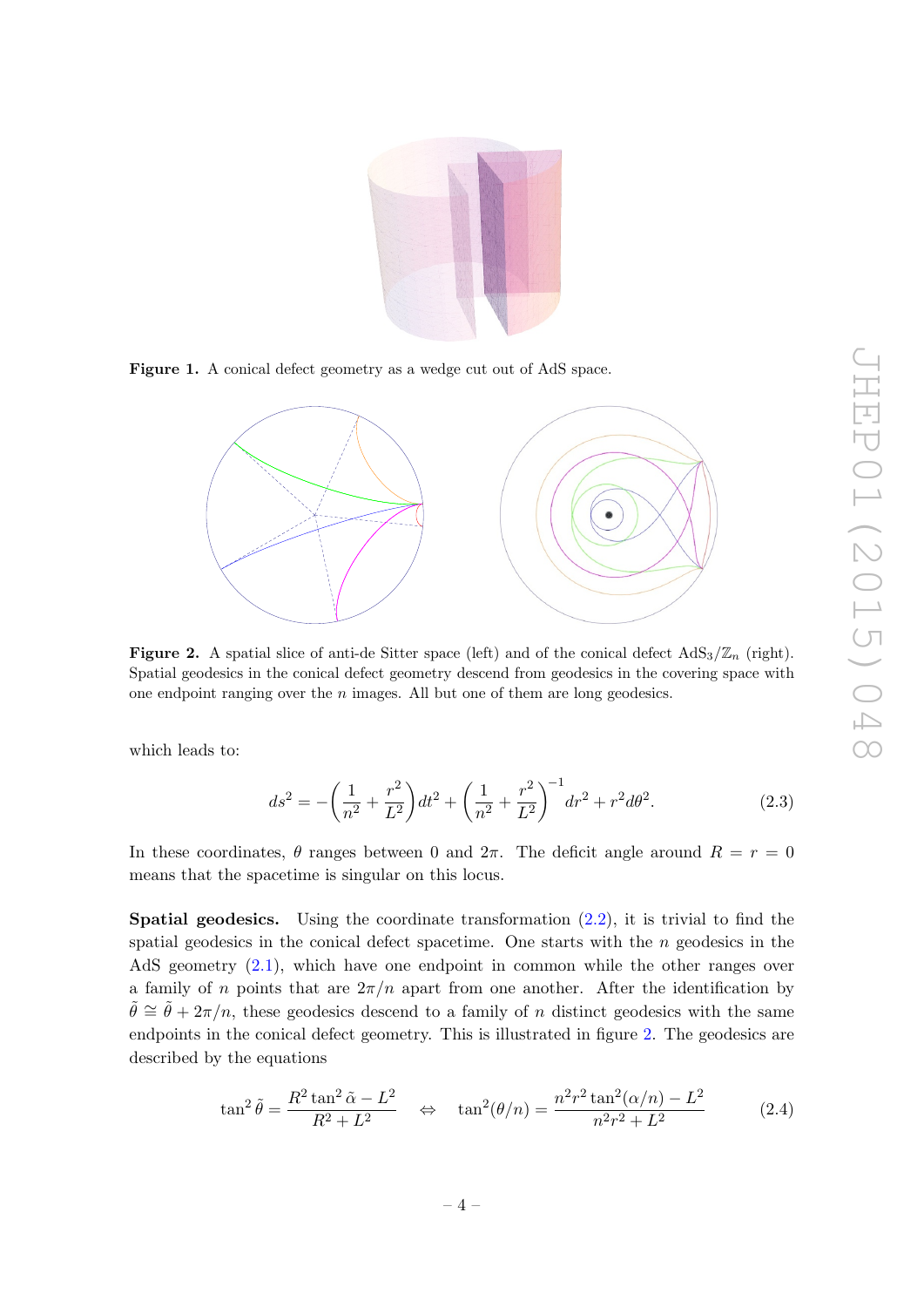and their length is:

<span id="page-6-2"></span>
$$
l(\alpha) = 2L \log \left( \frac{2L}{\mu} \sin \tilde{\alpha} \right) = 2L \log \left( \frac{2L}{\mu} \sin(\alpha/n) \right). \tag{2.5}
$$

In our notation the opening angle in the coordinates  $(2.3)$  is  $\alpha$  while the opening angle in the covering coordinates [\(2.1\)](#page-4-3) is  $\tilde{\alpha} = \alpha/n$ . By opening angle, we mean half the angular size of the boundary interval subsumed by the geodesic, including winding. For example, a geodesic that winds twice completely around the conical defect and returns to the original point would subsume a boundary angle  $4\pi$  and have  $\alpha = 2\pi$ . In this language, the longest geodesic has  $\alpha = n\pi/2$ . The quantity  $\mu^{-1}$  is a gravitational IR regulator, which cuts off the infinite tails of the geodesics near the spacetime boundary.<sup>[5](#page-6-1)</sup>

The minimal geodesics [\(2.4\)](#page-5-3) between any pair of points have  $\alpha \leq \pi/2$ ; thus they compute entanglement entropies of spatial intervals of angular size  $2\alpha \leq \pi$  in the dual CFT [\[1,](#page-19-0) [2\]](#page-19-1). The spatial entanglement of intervals of angular size  $\pi \leq 2\alpha \leq 2\pi$  is equal to that of the complementary interval of angular size  $2\pi - 2\alpha$ . This is automatic if the geometry describes a pure state. Even if there is a mixed state with the same geometric description, it would not have macroscopic entropy and the associated "horizon" would have to hug the conical defect, and hence the RT prescription, which in this case includes the horizon area, would still give the same answer.

The minimal geodesics (with  $\alpha \leq \pi/2$ ) penetrate the bulk up to the radial location

<span id="page-6-3"></span>
$$
r_{\rm crit}(n) = \frac{L \cot(\pi/2n)}{n} \,. \tag{2.6}
$$

Thus, the central zone  $r < r_{\text{crit}}(n)$  is not probed at all by entanglement entropies of spatial regions of the boundary. We call this zone of spacetime the entanglement shadow.

The  $n-1$  long geodesics between a given pair of points on the boundary do not have the interpretation of computing entanglement entropy, because they do not satisfy the minimality condition in formula [\(1.1\)](#page-2-3). All of these geodesics have  $\alpha > \pi/2$ , and will turn out to compute entwinement — the novel concept that is the subject of the present paper. In section 3 we will show how the full conical defect geometry, including the entanglement shadow, can be reconstructed in the formalism of [\[5\]](#page-19-5) using boundary entwinement as input.

# <span id="page-6-0"></span>2.2 Ungauging the dual description of the conical defect

There are various ways of representing the conical defect spacetime in a dual field theory. One approach is to regard the defect as an excited state of  $AdS_3$ . In this picture, we start with a conformal field theory  $CFT_c$  of central charge  $c = 3L/2G$  where L is the AdS scale and  $G$  is the Newton constant in three dimensions. The vacuum of this theory is empty AdS space and the conical defect is a particular excited state. We will discuss this description further below, but turn at present to a more convenient view of the system in terms of its covering space.

<span id="page-6-1"></span><sup>&</sup>lt;sup>5</sup>If we can compare cutoffs by matching radial positions in a standard Fefferman-Graham expansion near infinity, then perhaps one should rescale the cutoff with a factor of  $n$  as well. Such a rescaling would yield a simple additive contribution to the entanglement entropy which we will ignore in the remainder.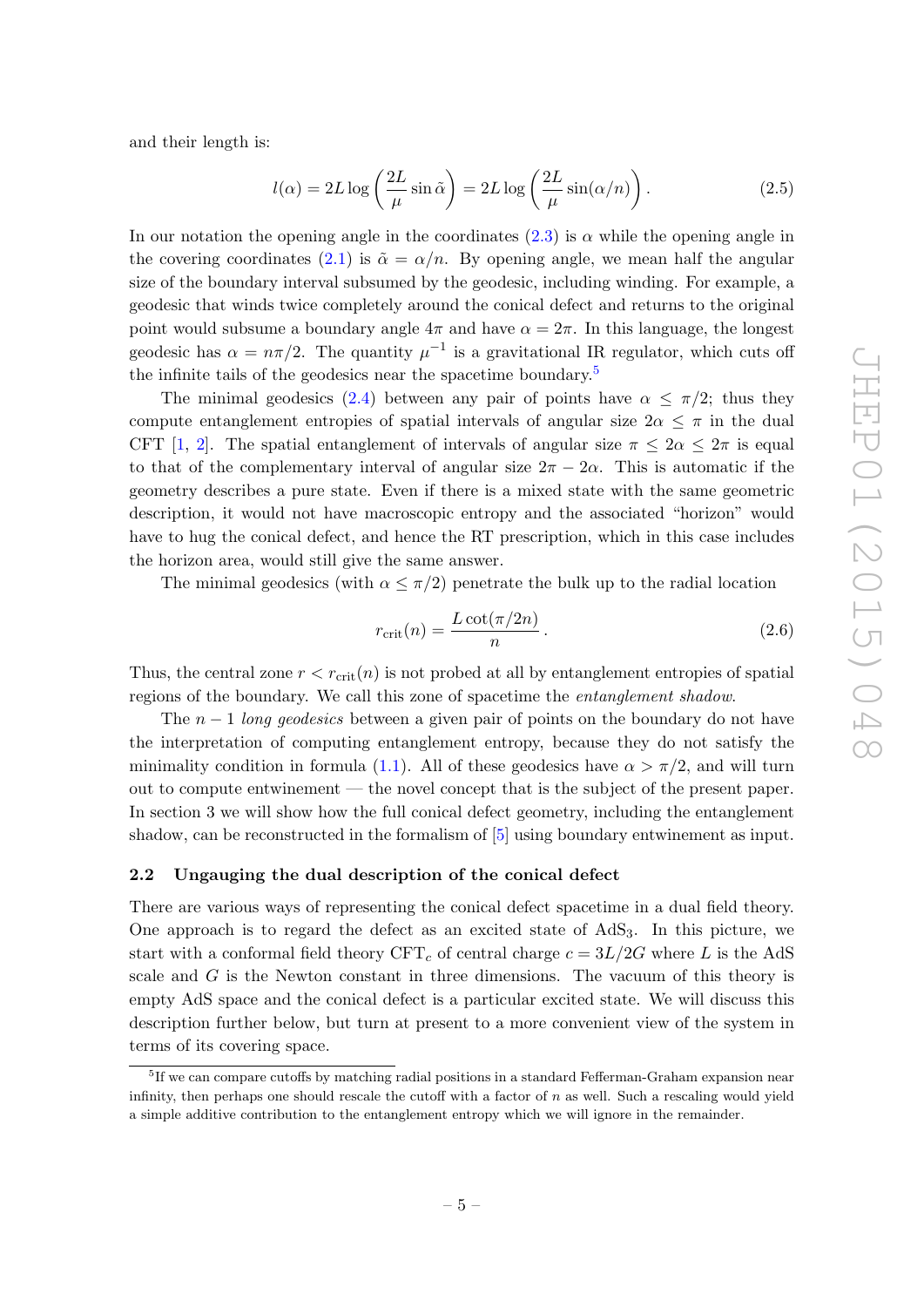As described above,  $AdS_3/\mathbb{Z}_n$  can be regarded as an angular identification of a covering AdS<sub>3</sub> spacetime. The covering space "ungauges" the  $\mathbb{Z}_n$  discrete gauge symmetry and physical quantities are computed by considering  $\mathbb{Z}_n$ -invariant quantities in the ungauged theory. Indeed, the correlation functions of quantum fields in the conical defect and BTZ spacetimes are typically computed precisely by taking this sort of view, which is equivalent to the method of images for computing Green functions [\[43,](#page-21-10) [44\]](#page-21-11). Boundary limits of these Green functions correctly compute the correlation functions of the corresponding CFT states  $[44, 45]$  $[44, 45]$  $[44, 45]$ . This does not say that  $AdS<sub>3</sub>$  with a conical defect is exactly identical to the covering theory in its ground state; in fact it is not. However, many  $\mathbb{Z}_n$  invariant observables and correlation functions computed in the covering theory agree with their corresponding counterparts in the conical defect theory.

From this perspective, the field theory dual to the conical defect should also be lifted to the covering space, which is an  $n$ -times longer circle. We will denote this parent theory CFT<sub> $\tilde{c}$ </sub>, where  $\tilde{c}$  is a new central charge to be determined later. Spatial locations x in CFT<sub>c</sub> lift to locations  $\tilde{x}$  in a fundamental domain of the covering space and to the corresponding  $\mathbb{Z}_n$  translates. Correlations functions of CFT<sub>c</sub><sup>that</sup> descend to CFT<sub>c</sub> must be  $\mathbb{Z}_n$ -symmetric and are computed by symmetrized operators  $\mathcal{O} = \sum_{i=0}^{n-1} g^i \tilde{\mathcal{O}}$ , where  $\tilde{\mathcal{O}}$  is any CFT<sub>c</sub><sup>o</sup> operator and g is a  $\mathbb{Z}_n$  generator. This recapitulates the method of images used in the bulk to compute the same correlation functions  $[44]$ . In the geodesic approximation  $[45]$  the correlation functions between  $\mathcal{O}_1(x)$  and  $\mathcal{O}_2(y)$  would be computed from the geodesics between lifts  $(\tilde{x}, \tilde{y})$  of  $(x, y)$  to the covering space, and between all  $\mathbb{Z}_n$  translations of these locations. The geodesic between  $\tilde{x}$  and  $\tilde{y}$  in the covering space descends to the minimal geodesic on the defect, and the geodesics between  $\tilde{x}$  and the  $\mathbb{Z}_n$  translates of  $\tilde{y}$  descend to the long geodesics on the defect geometry. The leading contribution to the correlator comes from the minimal geodesics in figure [2,](#page-5-1) but the long geodesics yield subleading saddle points and are all necessary to give the correct correlation function in the defect theory.

What is the central charge  $\tilde{c}$  of the covering CFT? We will give three arguments that  $\tilde{c} = c/n$ . First, recall the Brown-Henneaux construction of the asymptotic symmetry algebra of the AdS<sub>3</sub> spacetimes [\[46\]](#page-21-13). In this construction the central charge  $\tilde{c}$  of the covering space is derived from the Virasoro algebra of large diffeomorphisms of spacetime:

$$
[\tilde{L}_k, \tilde{L}_s] = (s - k)\tilde{L}_{k+s} + \frac{\tilde{c}}{12}k(k^2 - 1)\delta_{k+s}.
$$
\n(2.7)

But not all such diffeomorphisms of the covering space will descend to the defect theory. To preserve  $\mathbb{Z}_n$  symmetry we must restrict to a subalgebra generated by  $\tilde{L}_{nk}$ , because  $\tilde{L}_k$ are Fourier modes of the boundary deformations. Following  $[47]$  we recognize that this subalgebra also has Virasoro form with the following redefinition of the generators:

$$
L_k = \frac{1}{n}\tilde{L}_{nk}, \quad k \neq 0 \qquad L_0 = \frac{1}{n}\left(\tilde{L}_0 - \frac{\tilde{c}}{24}\right) + \frac{n\tilde{c}}{24} \tag{2.8}
$$

This is the Virasoro algebra of deformations that descend to the defect theory; it has a central charge  $c = n\tilde{c}$ . Since the central charge is related to bulk parameters as  $c =$  $3L/2G$ , we will interpret this relation as also saying that the covering theory has a rescaled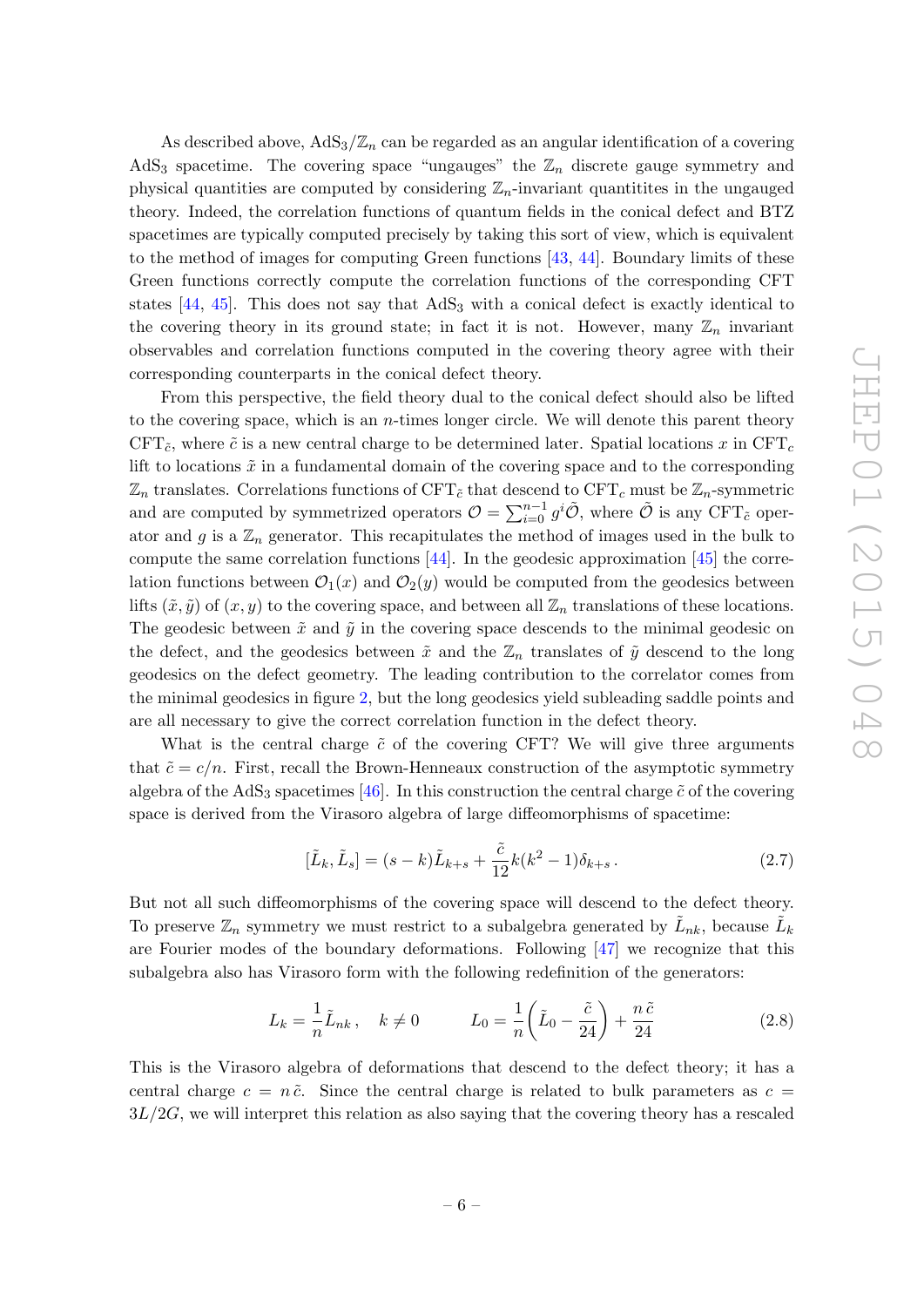<span id="page-8-0"></span>

Figure 3. The holographic computation of the entanglement entropy of an interval (green) of width  $2\alpha < \pi$  (above) and  $2\alpha > \pi$  (below), shown in the short string picture (left) and in the long string picture (right). The short string interval maps to a union of disjoint long string intervals. The geometries on the left represent the spatial slice of the conical defect while the geometries on the right are spatial slices of anti-de Sitter space, which is the n-fold cover of the conical defect. There is a transition in the shortest geodesic homologous to the boundary interval when  $2\alpha = \pi$ . Here  $n = 5$ .

gravitational coupling  $\tilde{G} = nG$ . The spectrum of  $L_0$  is rescaled by  $1/n$  relative to  $\tilde{L}_0$ . This indicates that the  $CFT_c$  dual to the defect theory has a fractionated spectrum, where momenta are quantized in units of  $1/n$  times the length of the spatial circle. Below we will see direct evidence for this in a weak coupling limit of the CFT, where it can be visualized in terms of an n-wound string.

To test our identification of  $\tilde{c}$  let us compare entanglement entropies computed directly in CFT<sub>c</sub> and from CFT<sub>c</sub>. Consider an interval R in CFT<sub>c</sub> with angular size  $2\alpha < \pi$ . Its entanglement entropy in the large  $c$  limit is [\[48,](#page-21-15) [49\]](#page-22-0):

<span id="page-8-1"></span>
$$
S(\mathcal{R}) = \frac{c}{3}\log\sin\frac{\alpha}{n} + \text{const.} = \frac{1}{4G}l(\alpha)
$$
\n(2.9)

The second equality is the Ryu-Takayanagi proposal (eq.  $(1.1)$ ); it follows from eq.  $(2.5)$ and the standard relation  $c = 3L/2G$ . If the interval R is larger than half the field theory circle,  $2\alpha > \pi$ , the entanglement entropy is:

<span id="page-8-2"></span>
$$
S(\mathcal{R}) = \frac{1}{4G} l(\pi - \alpha) = \frac{c}{3} \log \sin \frac{\pi - \alpha}{n} + \text{const.}
$$
 (2.10)

The relevant geodesics in the conical defect spacetime are displayed in the left panel of figure [3.](#page-8-0)

The interval R in CFT<sub>c</sub> lifts to n evenly spaced intervals  $\tilde{\mathcal{R}}_i$ , each of angular size  $2\tilde{\alpha} = 2\alpha/n$ . The Ryu-Takayanagi formula in CFT<sub>c</sub> now tells us that the entanglement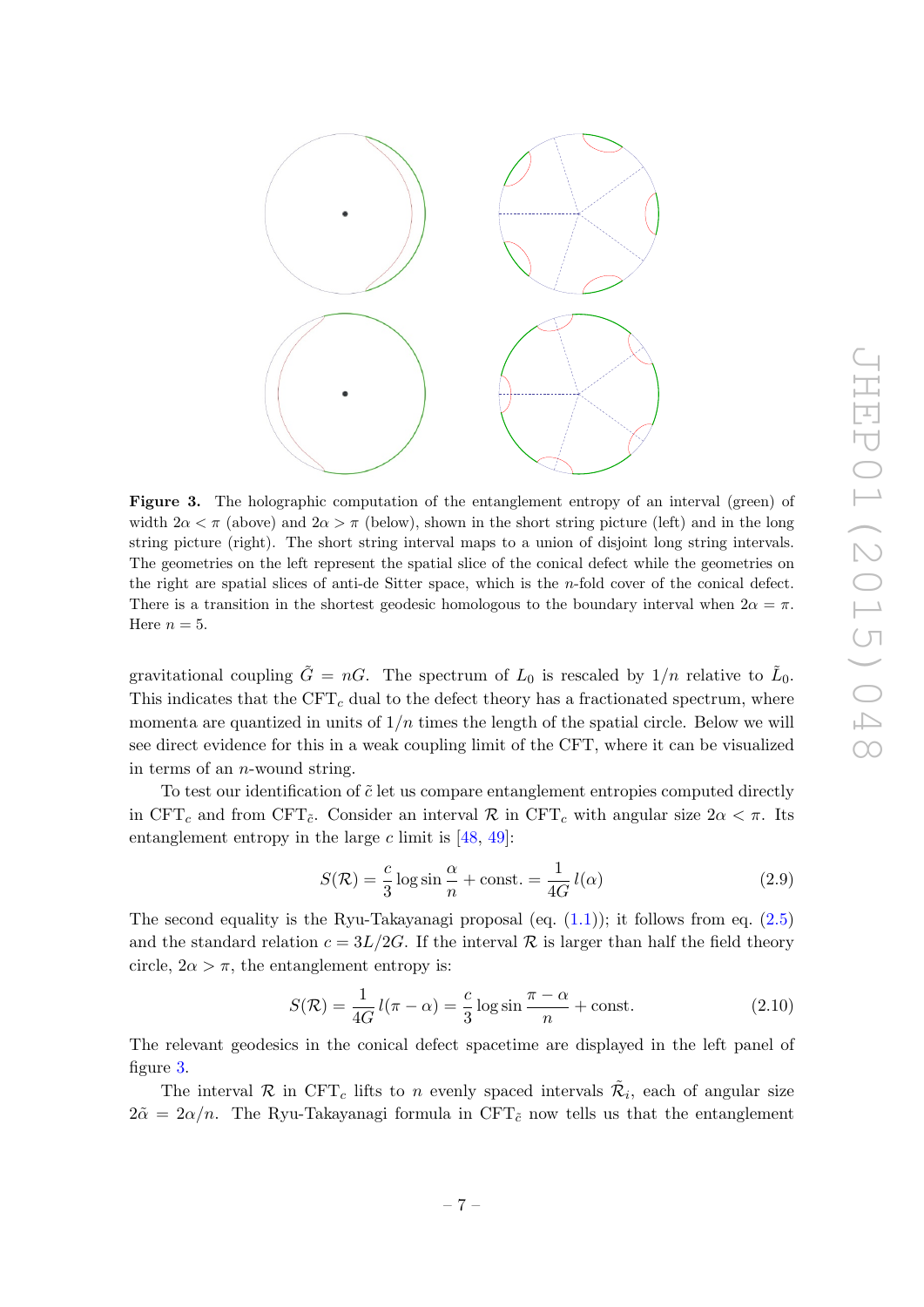entropy of this union of intervals is computed from the length of the minimal curve in empty  $AdS<sub>3</sub>$ , which is homologous to their union. As shown in the right panel of figure [3,](#page-8-0) the minimal surface homologous to the union  $\cup_{i=1}^{n} \tilde{\mathcal{R}}_i$  consists of n geodesics, each of which subtends the angle  $2\alpha/n$  or  $2(\pi - \alpha)/n$ , depending on whether  $2\alpha \leq \pi$ . The final result for  $2\alpha < \pi$  is the sum of *n* disjoint geodesic lengths and reads

<span id="page-9-2"></span>
$$
S\left(\bigcup_{i=1}^{n} \tilde{\mathcal{R}}_{i}\right) = n \cdot \frac{\tilde{c}}{3} \log \sin \tilde{\alpha} + \text{const.} = \frac{c}{3} \log \sin \frac{\alpha}{n} + \text{const.} = S(\mathcal{R}),\tag{2.11}
$$

with  $\alpha \to \pi - \alpha$  in the opposite case, in agreement with the field theory computation carried out in  $[50]$ .<sup>[6](#page-9-0)</sup> The relevant geodesics appear in families of *n* identical images, which guarantees  $\mathbb{Z}_n$  invariance of the result. Here,  $\mathbb{Z}_n$ -invariance is obtained, because the input to the holographic calculation, namely the union of intervals  $\cup_{i=1}^n \tilde{\mathcal{R}}_i$ , is by construction symmetrized. From the perspective of the covering theory, the transition between the geodesics that subtend  $2\alpha/n$  or  $2(\pi - \alpha)/n$  marks two phases where disjoint intervals  $\tilde{\mathcal{R}}_i$ and  $\tilde{\mathcal{R}}_{i+1}$  do or do not share mutual information [\[51\]](#page-22-2). Interestingly, this mutual information transition in the CFT $_{\tilde{c}}$  conspires to correctly reproduce the entanglement computations for a single interval in the defect theory, where there is no mutual information to account for.

The weakly-coupled limit of the CFT dual to the conical defect is also very instructive concerning the above points. To arrive at these insights, we first give a lightning review of the relevant facts about the duality relating asymptotically  $AdS<sub>3</sub>$  spacetimes and the D1-D5 field theory. Consider  $N_1$  D1-branes wrapped on an  $S^1$  and  $N_5$  D5-branes wrapped on  $S^1 \times T^4$ . The low energy description of this system is a 2d CFT, whose moduli space contains the so-called orbifold point, where the dynamics reduces to a free  $\mathcal{N} = (4, 4)$ supersymmetric sigma model with target space  $(T^4)^N/S_N$  with  $N = N_1N_5$ . The nearhorizon limit of the geometry sourced by this D-brane system is  $AdS_3 \times S^3 \times T^4$ , with the AdS curvature scale  $L$  proportional to  $N$  in three-dimensional Planck units. A weakly coupled type IIB string theory on this geometry is dual to a certain marginal deformation of the orbifold CFT with large  $N$ . The weakly coupled limit of the CFT is near the orbifold point and corresponds to a strongly coupled AdS theory. We are going to consider this limit. The low-energy CFT describing the brane dynamics is identified with the theory dual to  $AdS<sub>3</sub>$ , living on the conformal boundary of this space:

<span id="page-9-1"></span>
$$
ds_{\partial}^{2} = -dt^{2} + L^{2}d\theta^{2} \quad \text{with} \quad \theta \sim \theta + 2\pi. \tag{2.12}
$$

The central charge of the CFT is  $c = 6N$ .

We are interested in the geometry  $AdS_3/\mathbb{Z}_n$ . Its conformal boundary is also [\(2.12\)](#page-9-1), so this geometry should be dual to a state in the D1-D5 CFT. At the orbifold point this dual has been identified [\[44,](#page-21-11) [52–](#page-22-3)[54\]](#page-22-4) as the state

<span id="page-9-3"></span>
$$
(\sigma_n)^{N/n}|0\rangle\,,\tag{2.13}
$$

which requires that n be a divisor of N. Here  $\sigma_n$  is a twist field. In this twisted sector, fields in the CFT are single valued on the *n*-fold cover of a spatial slice of the theory. More

<span id="page-9-0"></span><sup>&</sup>lt;sup>6</sup>Note that eq. [\(2.11\)](#page-9-2) receives  $1/c$  corrections while eq. [\(2.9\)](#page-8-1) is exact. This is to be expected: CFT<sub>c</sub> in state [\(2.13\)](#page-9-3) is not identical to the ground state of CFT $_{\tilde{c}}$ .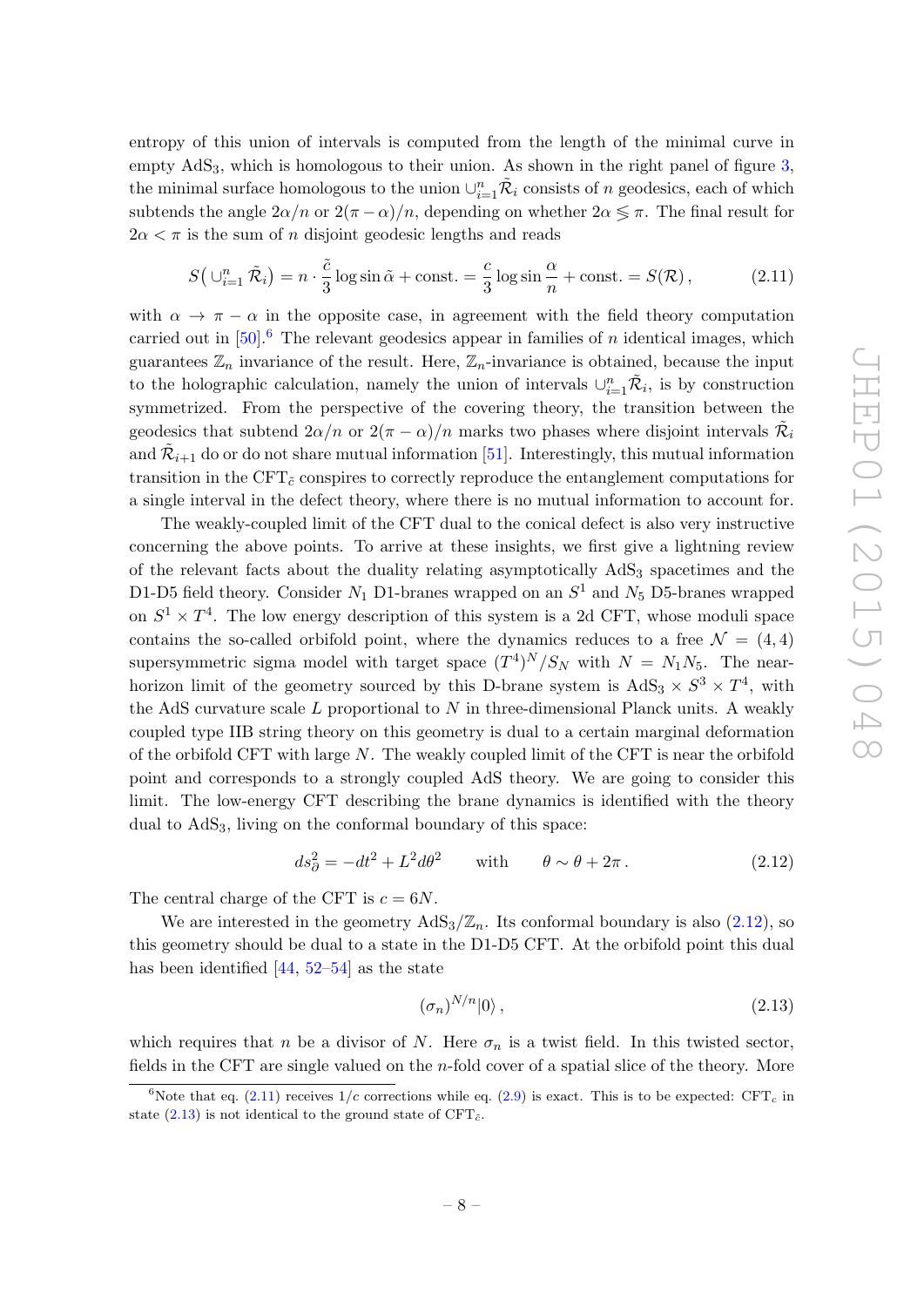<span id="page-10-1"></span>

**Figure 4.** A strand of three target space fields  $X^{1,2,3}$ , which define a single field  $\tilde{X}^1$  of the long string.

explicitly, a field configuration in the twisted sector is given by the profiles of  $N T<sup>4</sup>$ -valued target space fields around the worldvolume circle, which we call  $X^1, \ldots, X^N$ . The twisted boundary conditions set up by the twist fields in  $(2.13)$  require that after a rotation by  $2\pi$ around the  $S^1$ , the fields transform into one another as  $N/n$  strands, each containing n fields:

<span id="page-10-0"></span>
$$
X^{1} \rightarrow X^{2} \qquad \dots \qquad X^{n} \rightarrow X^{1}
$$
\n
$$
X^{n+1} \rightarrow X^{n+2} \qquad \dots \qquad X^{2n} \rightarrow X^{n+1}
$$
\n
$$
\dots
$$
\n
$$
X^{N-n+1} \rightarrow X^{N-n+2} \qquad \dots \qquad X^{N} \rightarrow X^{N-n+1}
$$
\n
$$
(2.14)
$$

This means that we can equivalently represent the theory with  $N/n$  single-valued fields on a circle, whose circumference is  $n$  times longer than the circle supporting the orbifold CFT. We shall call such fields  $\tilde{X}^j$ , where  $1 \leq j \leq N/n$ . The values of  $\tilde{X}^j$  are obtained by gluing together the values of the fields in [\(2.14\)](#page-10-0), as illustrated in figure [4.](#page-10-1) They define the worldvolume theory of the *long string* [\[30\]](#page-21-1).<sup>[7](#page-10-2)</sup> So long as we consider untwisted probes and excitations, the dynamics is restricted to the superselection sector of this long string. The construction of the long string on the n-fold cover of the short string means that we can think of the long string as living on the boundary of the covering space of the defect, which, as we discussed above, is simply empty  $AdS<sub>3</sub>$  space. Imposing the Brown-Henneaux relation [\[46\]](#page-21-13), we think of this AdS<sub>3</sub> cover as having a rescaled Planck constant  $G$  [\[47\]](#page-21-14).

Because the long string is  $n$  times longer than the short string, momentum on its worldvolume is quantized in units of  $(nL)^{-1}$  instead of  $L^{-1}$ . The same ratio applies to the spacings of the energy levels. The reduction in energy gap is called fractionation. This reproduces our observation above based on the Virasoro algebras of the  $CFT_c$  and CFT $_{\tilde{c}}$ . The factor *n* also relates the central charges of the two theories: encapsulating the fields  $X^1, \ldots, X^n$  in a single field  $\tilde{X}^1$  trades n degrees of freedom for a single degree of

<span id="page-10-2"></span><sup>&</sup>lt;sup>7</sup> According to the standard orbifold prescription, we should still mod out the Hilbert space of the  $N/n$ long strings by the the action of  $\mathbb{Z}_n$  on each of the short strings, and also by the action of the permutation group  $S_{N/n}$  which exchanges the long strings among themselves. This is consistent with the covering CFT still being an orbifold theory, but now one based on  $S_{N/n}$ .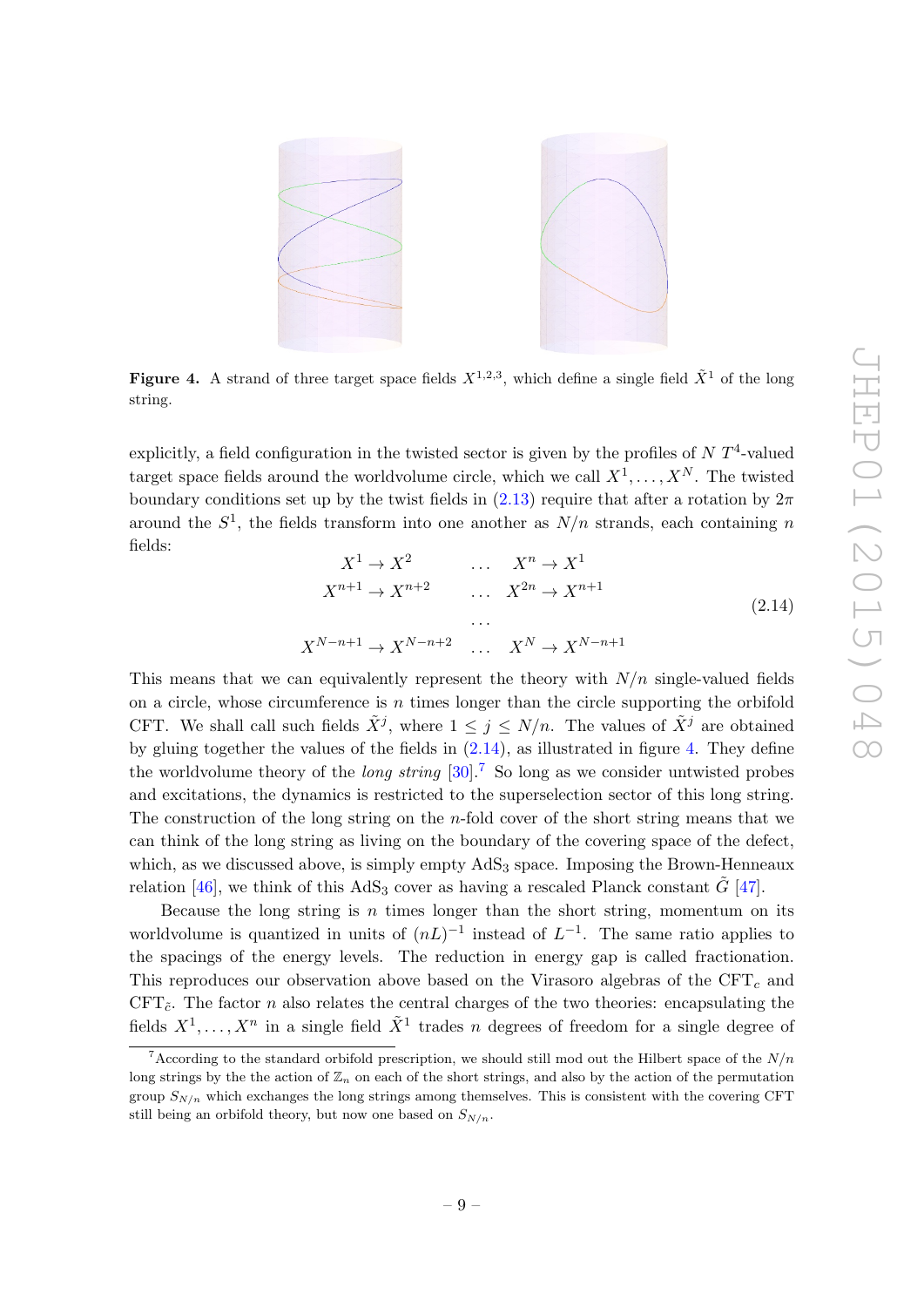freedom, which leads to  $\tilde{c} = c/n$ . This gives an explicit picture of the relation between c and  $\tilde{c}$  that we derived above from symmetry considerations and verified using entanglement computations. The long string with central charge  $\tilde{c} = c/n$  retains the information that it came from the state [\(2.13\)](#page-9-3) of  $CFT_c$  through the restriction on its set of gauge invariant observables and the action of  $\mathbb{Z}_n$  on its Hilbert space.

#### <span id="page-11-0"></span>2.3 Entwinement and entanglement shadows

In section [2.1](#page-4-1) we saw that the conical defects have an entanglement shadow  $\frac{1}{2}$  a central region which is not probed by CFT entanglement. This shadow exists because the minimal geodesics in the RT formula for holographic entanglement only penetrate to a certain maximum depth in the spacetime. The  $n-1$  long geodesics (that go the long way around the defects or wind around it) do penetrate the entanglement shadow, but they do not contribute to the entanglement entropy, at least at the leading order, according to the RT formula. Nevertheless, the long geodesics are certainly related to physical quantities in the CFT. As discussed in section [2.2,](#page-6-0) they make sub-leading contributions to boundary correlation functions, and are in fact necessary for conformal invariance. Thus, we may wonder whether the long geodesics should also make a subleading contribution to the entanglement entropy (thereby modifying the entanglement shadow), perhaps via simple additive pieces resembling their method-of-images contributions to semiclassical correlation functions. Such a picture is too simplistic if, as discussed above, the conical defect can be regarded as a pure excited state of the D1-D5 string. In this case, as the CFT interval tends to the size of the entire boundary, the entanglement entropy must tend to zero, which it will not if we include contributions from the long geodesics (e.g. from the geodesics that start at a point, wind around the defect, and return to the same point).

The covering space picture in figure [3](#page-8-0) further illuminates the problem. As discussed in section [2.2,](#page-6-0) an interval R in CFT<sub>c</sub> lifts to the union of n evenly spaced intervals  $\tilde{R} = \cup_{i=1}^n \tilde{\mathcal{R}}_i$ of size  $2\tilde{\alpha} = 2\alpha/n$  in CFT<sub>c</sub>. So long as  $2\tilde{\alpha} < \pi/n$ , the minimal geodesics in the covering space that are homologous to  $\tilde{R}$  are arcs subtending the  $\tilde{R}_i$ . But when  $\pi/n$  <  $2\tilde{\alpha}$  <  $2\pi/n$ , the minimal geodesics transition to subtend the complementary intervals of angular size  $(2\pi - 2\alpha)/n$  between the  $R_i$ , precisely when the intervals  $\tilde{R}_i$  begin to share mutual information. If not for this mutual information transition in the covering space theory, the geodesics subtending the  $R_i$  would have descended to long geodesics in the conical defect when  $\pi/n < 2\tilde{\alpha} < 2\pi/n$ . Once the angular size of the  $R_i$  is  $2\pi/n$ , their union covers the entire boundary and there is no entanglement entropy to be considered since the state is pure. By contrast, *single* boundary intervals  $R_i$  in the covering space of size  $\pi/n < 2\tilde{\alpha} < 2\pi - \pi/n$  are spanned by minimal AdS<sub>3</sub> geodesics that will descend to long geodesics on the conical defect.

We see that from the covering space perspective long geodesics are eliminated in the holographic spatial entropy formulae by a mutual information transition that arises, because spatial entanglement entropy in the conical defect is computed from the entanglement of a  $\mathbb{Z}_n$ -invariant *union* of intervals in the covering space theory, i.e.

$$
S(\mathcal{R}) = S\left(\bigcup_{i=1}^{n} \tilde{\mathcal{R}}_i\right) = S\left(\bigcup_{i=0}^{n-1} g^i \tilde{\mathcal{R}}_1\right) \tag{2.15}
$$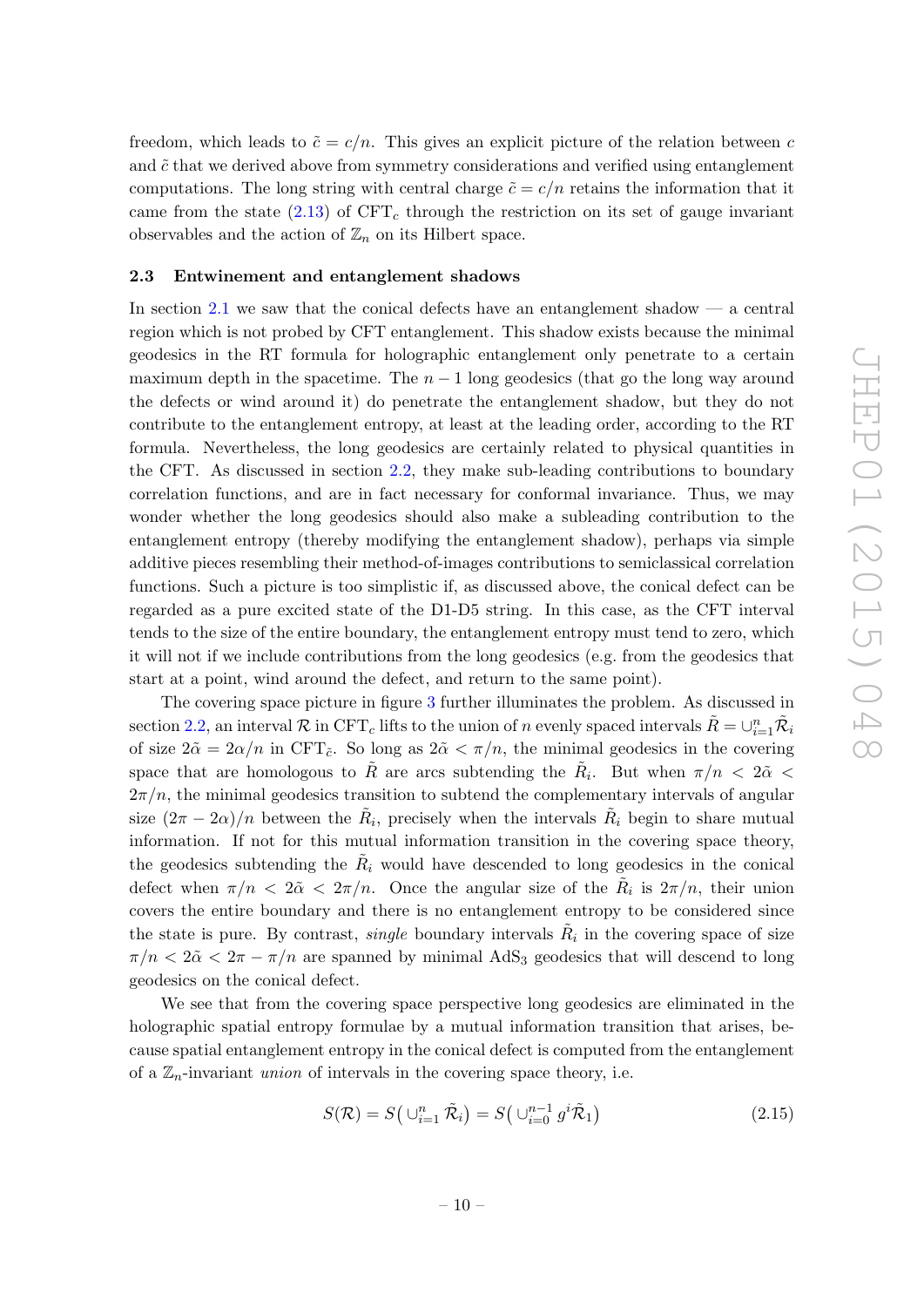where g is a  $\mathbb{Z}_n$  generator (see figure [3\)](#page-8-0). Physical observables that descend to the conical defect certainly must be  $\mathbb{Z}_n$ -invariant. Are there  $\mathbb{Z}_n$ -invariant quantities related to entanglement in CFT<sub>c</sub><sup>\*</sup> that can be computed without first taking the  $\mathbb{Z}_n$ -invariant union of intervals in that theory? One possibility is to compute the entanglement entropy of a single interval and then sum the result over  $\mathbb{Z}_n$  translations:

<span id="page-12-0"></span>
$$
E(\mathcal{R}) = \sum_{i=1}^{n} S(\tilde{\mathcal{R}}_i) = \sum_{i=0}^{n-1} g^i S(\tilde{\mathcal{R}}_1).
$$
 (2.16)

This quantity, which we call *entwinement*, is  $\mathbb{Z}_n$  invariant and thus descends to the conical defect. If we make the intervals  $R_i$  bigger than  $\pi/n$ , each term in [\(2.16\)](#page-12-0) is separately computed in the covering  $AdS<sub>3</sub>$  by a minimal curve, which descends in the conical defect to a long geodesic that penetrates the entanglement shadow (see figure [2\)](#page-5-1). Explicitly, for a region  $\mathcal R$  of total size  $2\alpha$  we have:

<span id="page-12-1"></span>
$$
E(\mathcal{R}) = n \cdot \frac{2L}{4\tilde{G}} \log \left( \frac{2L}{\mu} \sin \tilde{\alpha} \right) = \frac{c}{3} \log \left( \frac{2L}{\mu} \sin(\alpha/n) \right) = \frac{1}{4G} l(\alpha). \tag{2.17}
$$

We have used  $3L/2\tilde{G} = \tilde{c} = c/n$  in a manner analogous to eq. [\(2.11\)](#page-9-2).

Let us summarize the steps we have taken to define entwinement. We "ungauged" the discrete  $\mathbb{Z}_n$  symmetry of the conical defect theory, computed conventional spatial entanglement in the parent theory, and then symmetrized the computation to get a  $\mathbb{Z}_n$ -invariant quantity we called entwinement. How can we interpret this quantity directly within the conical defect theory? Recall that we argued that  $CFT_c$ , which is dual to the conical defect, has a set of "internal" degrees of freedom with fractionated energies and momenta. We propose that entwinement captures the entanglement of subsets of these degrees of freedom in given spatial regions with the rest of the theory. This interpretation is easiest to visualize in the long-string picture of the dual, which appears close to the orbifold point. As described in section [2.2,](#page-6-0) in this picture there is an effective string with central charge  $\tilde{c} = c/n$ , which wraps n times around the spacetime boundary and hence has a total of c degrees of freedom at each point. Entwinement computes the closest analog to entanglement that applies to a partition of the windings into subsets. If we compute the entwinement for intervals with  $2\alpha < 2\pi$ , we are calculating the entwinement of a part of one winding, summed over windings (i.e. summed over  $\mathbb{Z}_n$  translations). In the range  $2\pi < 2\alpha < 4\pi$  we are computing the entwinement of between one and two windings of the effective string, summed over  $\mathbb{Z}_n$  translations. Our procedure of removing the  $\mathbb{Z}_n$  identifications and symmetrizing afterwards recalls methodologies that have been used before to study conventional entanglement entropy in gauge theories (see [\[55](#page-22-5)[–58\]](#page-22-6) and references therein).

To emphasize the role of ungauging from a slightly different angle, consider a Hilbert space  $\mathcal{H} = \mathcal{H}_1 \otimes \mathcal{H}_2$  on which a group G acts. One possibility is that G maps  $\mathcal{H}_1$  and  $\mathcal{H}_2$ into themselves. This is the case if, for example,  $\mathcal{H}_1$  is the Hilbert space associated to the union of short intervals in the long string (whose associated geodesics descend to minimal geodesics in the conical defect) and  $\mathcal{H}_2$  is the Hilbert space associated to the complement.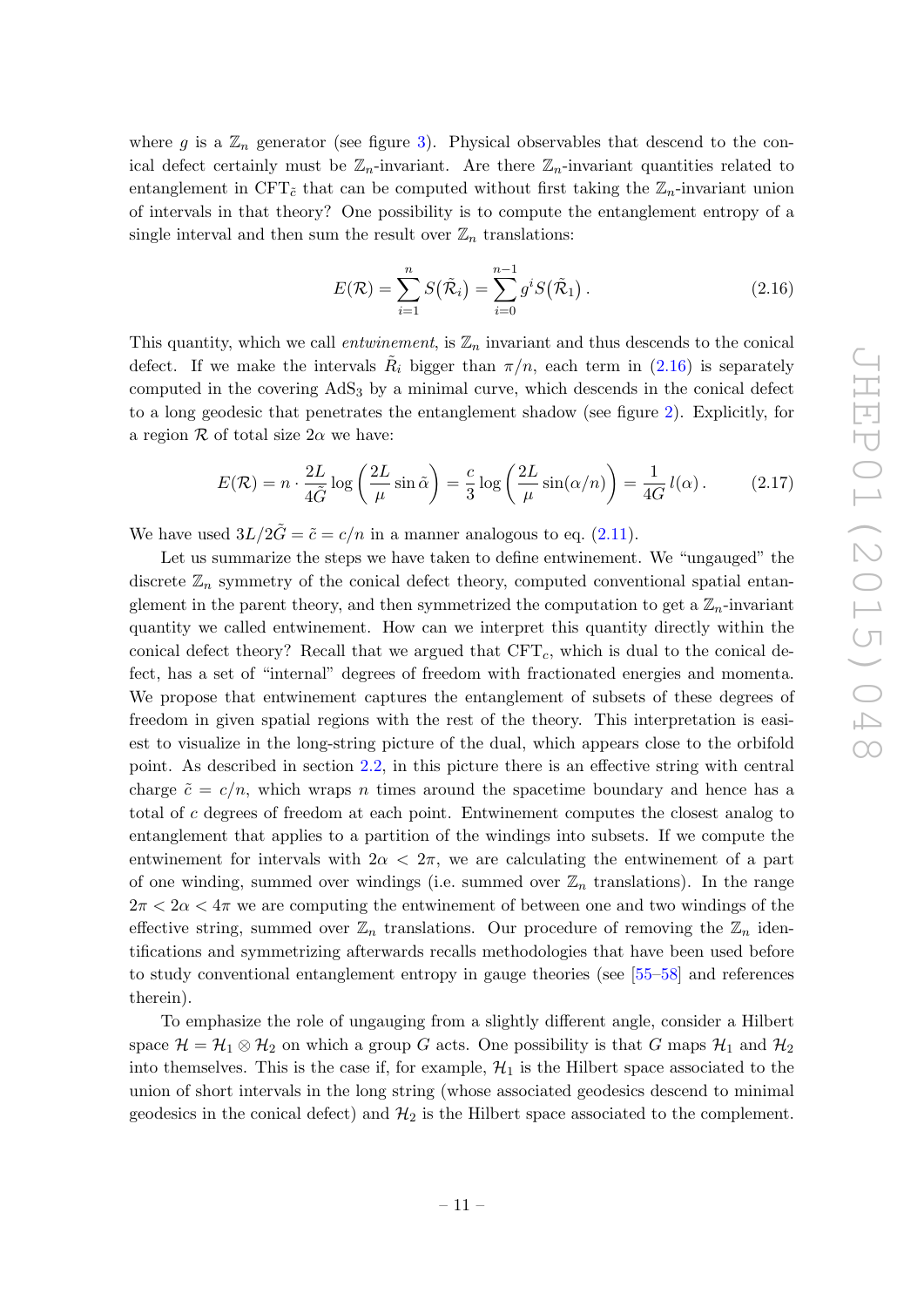Even though G preserves  $\mathcal{H}_{1,2}$ , this tensor factor decomposition does not descend to a tensor factor decomposition of  $\mathcal{H}^G$ . We can certainly decompose  $\mathcal{H}_1$  and  $\mathcal{H}_2$  into irreps  $R_i$ of G, so that the decomposition reads

$$
\mathcal{H} = \bigoplus_{i,j} \mathcal{H}_1^{R_i} \otimes \mathcal{H}_2^{R_j}.
$$
\n(2.18)

Now  $\mathcal{H}^G$  will only contain G-singlets, and therefore only contains contributions from the sum when the representations are conjugate,  $R_i = \overline{R}_j$ , and even then one still has to project in general on G-invariant states. One is always left with a complicated sum of tensor factors. Thus, even for a short interval, the appropriate notion of entropy cannot be obtained as the entanglement entropy associated to a tensor factor in the invariant Hilbert space  $\mathcal{H}^G$  and one always needs to ungauge.

For sufficiently long intervals, associated to long geodesics in the conical defect, there is generally not a decomposition  $\mathcal{H} = \mathcal{H}_1 \otimes \mathcal{H}_2$  of the long string Hilbert space where G preserves  $\mathcal{H}_{1,2}$ . What we have effectively done is to pass to an even bigger Hilbert space

$$
\mathcal{H}_{\text{extended}} = \bigoplus_{g \in G} g(\mathcal{H}_1) \otimes g(\mathcal{H}_2) \tag{2.19}
$$

whose decomposition is now compatible with an action of  $G$  (it permutes the summands). It would clearly be interesting to explore the connection between such decompositions and the discussion in [\[55](#page-22-5)[–58\]](#page-22-6) (and references therein).

# <span id="page-13-0"></span>3 Reconstruction of geometry from entwinement

## <span id="page-13-1"></span>3.1 Geometry from entanglement

In [\[5\]](#page-19-5), we showed how to compute the circumference of an arbitrary, piecewise differentiable closed curve on a spatial slice of 2+1-dimensional anti-de Sitter space from boundary data. For definiteness, we work in global coordinates

$$
ds^{2} = -\left(1 + \frac{R^{2}}{L^{2}}\right)dT^{2} + \left(1 + \frac{R^{2}}{L^{2}}\right)^{-1}dR^{2} + R^{2}d\tilde{\theta}^{2}
$$
\n(3.1)

and represent the curve with the equation  $R = R(\tilde{\theta})$ . To every point on the curve one associates a boundary interval  $\mathcal{I}(\tilde{\theta})$  of length  $2\alpha(\tilde{\theta})$  centered at  $\theta(\tilde{\theta})$ . The interval can be determined in one of two ways:

- $(1)$  The outgoing null ray orthogonal to the curve reaches the boundary after a global time  $L\alpha(\tilde{\theta})$  at the spatial location  $\theta(\tilde{\theta})$ .
- (2) The spatial geodesic tangent to the curve at  $\tilde{\theta}$  subtends the interval  $\mathcal{I}(\tilde{\theta})$ , that is it connects boundary points  $\theta(\tilde{\theta}) \pm \alpha(\tilde{\theta})$ .

In a spacetime that is locally AdS<sub>3</sub>, the two definitions of  $\alpha(\tilde{\theta})$  and  $\theta(\tilde{\theta})$  are equivalent. Then the length of the closed curve is given by the formula:

<span id="page-13-2"></span>
$$
\frac{\text{length}}{4G} = \frac{1}{4G} \cdot \frac{1}{2} \int_0^{2\pi} d\theta \, \frac{d\,l(\alpha)}{d\alpha} \bigg|_{\alpha = \alpha(\theta(\tilde{\theta}))} = \frac{1}{2} \int_0^{2\pi} d\theta \, \frac{d\,S_{\text{ent}}(\mathcal{I}(\tilde{\theta}))}{d\alpha} \bigg|_{\alpha = \alpha(\theta(\tilde{\theta}))}
$$
(3.2)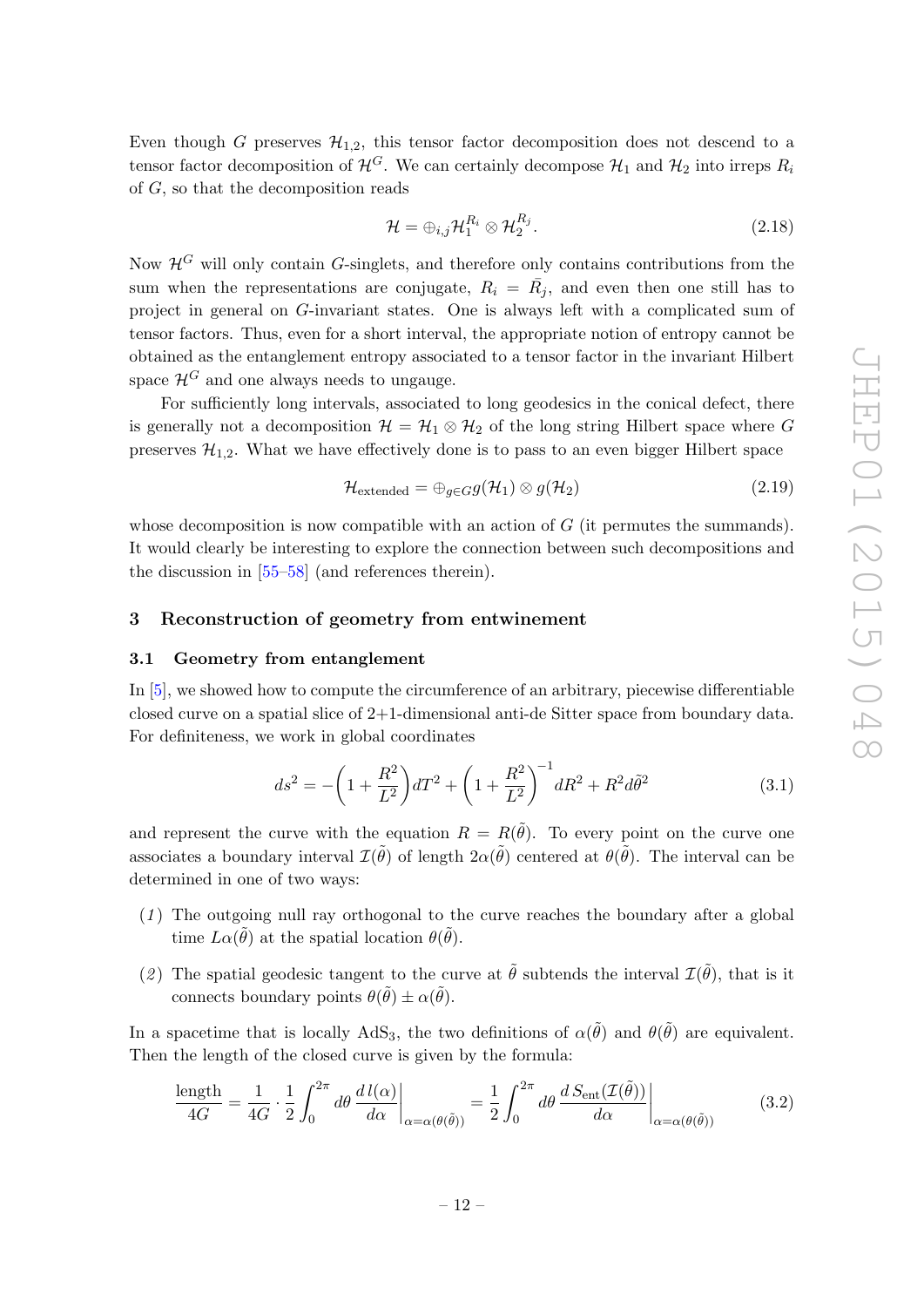<span id="page-14-1"></span>

Figure 5. The integrand of eq.  $(3.2)$  as a finite difference:

$$
\frac{1}{2}\frac{d\,l(\alpha)}{d\alpha}\,d\theta\approx l(\alpha)-l(\alpha-d\theta/2)=l(\alpha)-\frac{1}{2}\,l(\alpha-d\theta/2)-\frac{1}{2}\,l(\alpha-d\theta/2)\approx\frac{R_0\,d\theta}{4G}
$$

The color-coded summands correspond to the continuously drawn pieces of the geodesics in the figure. The difference between their lengths aligns with the length element along the central circle  $R = R_0$ .

The second equality uses the Ryu-Takayanagi relation [\(1.1\)](#page-2-3). In the special case of a central circle,  $R = R_0$ , one can interpret the integrand  $dl(\alpha)/d\alpha|_{\tilde{\theta}}$  as corresponding to an infinitesimal length element along the curve at  $\theta$ . This reasoning, which is illustrated in figure [5,](#page-14-1) explains formula [\(3.2\)](#page-13-2) from the bulk point of view. For a general bulk curve, a similar explanation holds, though the technical details are more involved. For more information, consult  $[5]$ .

#### <span id="page-14-0"></span>3.2 Reconstructing the conical defect spacetime

The conical defect spacetime is locally  $AdS_3$ . Therefore, the middle formula in eq.  $(3.2)$ , which is an identity in the bulk, extends to the conical defect automatically. The version on the right hand side, however, is a boundary statement, which applies only so long as

$$
S_{\text{ent}}(\mathcal{I}(\tilde{\theta})) = \frac{1}{4G} l(\alpha(\tilde{\theta})).
$$
\n(3.3)

As we saw in eqs.  $(2.9)$ – $(2.10)$ , this requires that  $\alpha \leq \pi/2$ . In the opposite case, that is when construction  $(2)$  in section [3.1](#page-13-1) above returns a long geodesic, the set of spatial boundary entanglement entropies is insufficient to define the given bulk curve, let alone to calculate its length. As we saw in eq.  $(2.6)$ , this occurs whenever the curve approaches the conical defect  $AdS_3/\mathbb{Z}_n$  closer than a coordinate distance  $r_{\text{crit}} = L \cot(\pi/2n)/n$ . In this regime, the entwinement computed in eq.  $(2.17)$  is a necessary ingredient.

In fact, long geodesics and entwinement are also necessary to recover the metric outside this central zone. In particular, any closed curve with a sufficiently 'radial' local direction gives rise to  $\alpha(\tilde{\theta}) > \pi/2$ , as is illustrated in figure [6.](#page-15-0) The critical direction as a function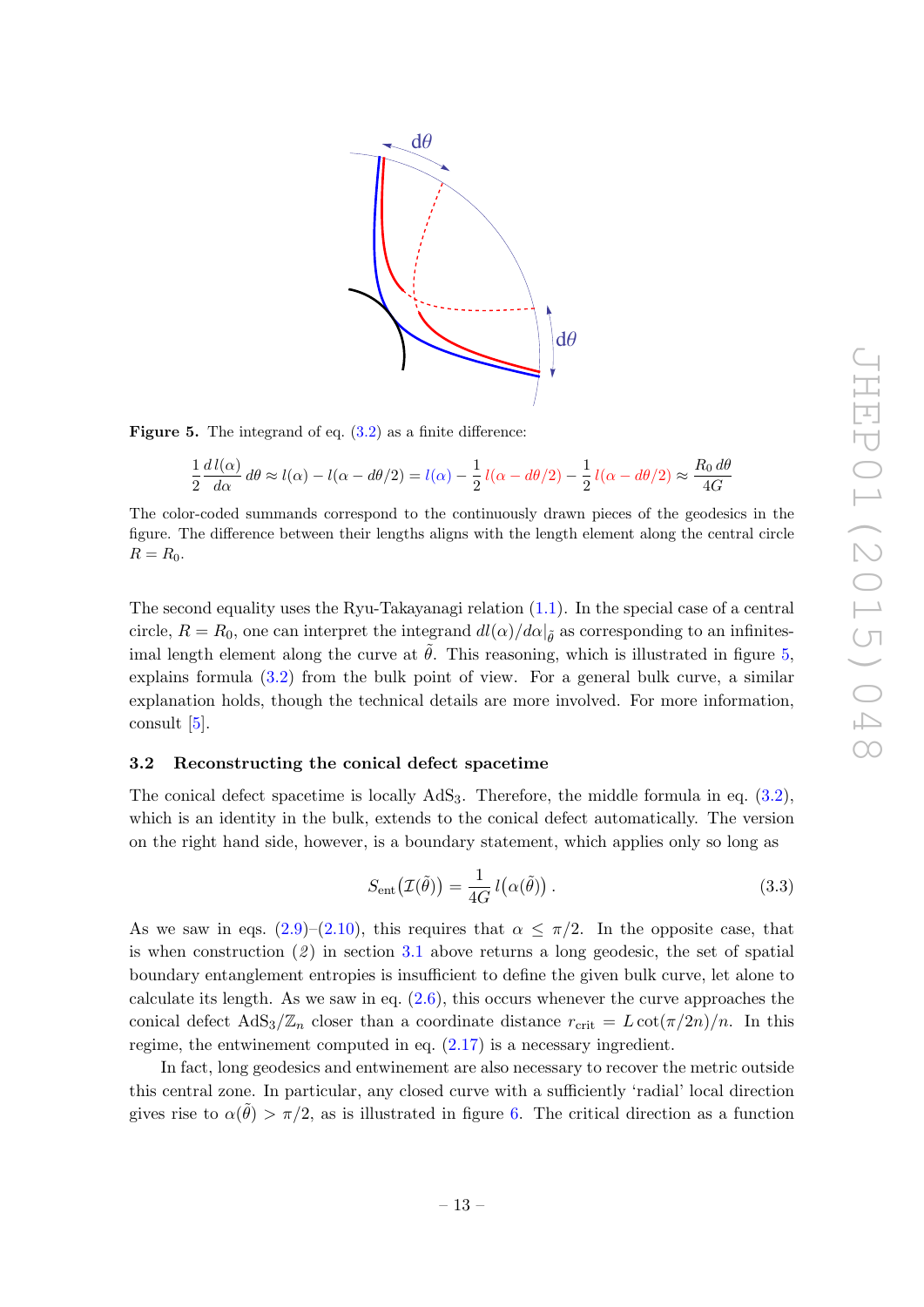<span id="page-15-0"></span>

Figure 6. A closed curve (black) in the conical defect spacetime, which probes entwinement. The long geodesic tangent to it is shown in green and the tangency point is marked with a circle. Any curve that is steeper (approaches the boundary faster) than the marginal geodesics ( $\alpha = \pi/2$ , shown in dashed red) is tangent to a long geodesic and therefore probes entwinement. In particular, every curve that is locally parallel to the radial direction probes entwinement. In the entanglement shadow  $(r < r_{\text{crit}})$ , marked in dashed purple) all curves probe entwinement, regardless of the slope.

of radial scale is set by the marginal geodesic  $\alpha = \pi/2$ , which separates long from short geodesics:

<span id="page-15-1"></span>
$$
\tan^2(\theta/n) = \frac{n^2r^2\tan^2(\pi/2n) - L^2}{n^2r^2 + L^2}
$$
\n(3.4)

A curve, which at any radial scale approaches the boundary more rapidly than geodesic [\(3.4\)](#page-15-1), cannot be defined or measured in the boundary using spatial entanglement entropies alone. (See the related discussion in  $[6]$ .) Importantly, without this information one cannot determine the radial component of the bulk metric anywhere. The entanglement shadow in the region  $r < r_{\text{crit}}$  is special in that there even the angular component of the metric is inaccessible from boundary spatial entanglement entropies. The critical geodesic [\(3.4\)](#page-15-1) and its maximal depth  $r_{\text{crit}}(n)$  should be relevant to the problem of bulk locality on sub-AdS scales; it would be interesting to flesh out this relation.

As an example, consider the central circle  $r = r_0$  in metric [\(2.3\)](#page-5-2). Using method (2) from section [3.1](#page-13-1) and the geodesic [\(2.4\)](#page-5-3), we find  $\alpha(\tilde{\theta}) = n \tan^{-1}(L/nr_0)$ . Plugging its length  $(2.5)$  into the middle expression in eq.  $(3.2)$ , we obtain:

<span id="page-15-2"></span>
$$
\frac{1}{4G} \cdot \frac{1}{2} \int_0^{2\pi} d\theta \, \frac{d l(\alpha)}{d\alpha} \bigg|_{\alpha = n \tan^{-1}(L/nr_0)} = \frac{1}{4G} \cdot \frac{1}{2} \int_0^{2\pi} d\theta \, \frac{2L}{n} \cot \frac{\alpha}{n} \bigg|_{\alpha = n \cot^{-1}(nr_0/L)} = \frac{2\pi r_0}{4G} \tag{3.5}
$$

When  $r_0 < r_{\rm crit}(n)$  (see eq. [\(2.6\)](#page-6-3)),  $\alpha > \pi/2$  and the holographic interpretation of  $l(\alpha)$  is given in eq.  $(2.17)$  in terms of entwinement. More generally, entwinement is necessary to define and measure any curve with a sufficiently radial direction anywhere, see figure [6.](#page-15-0)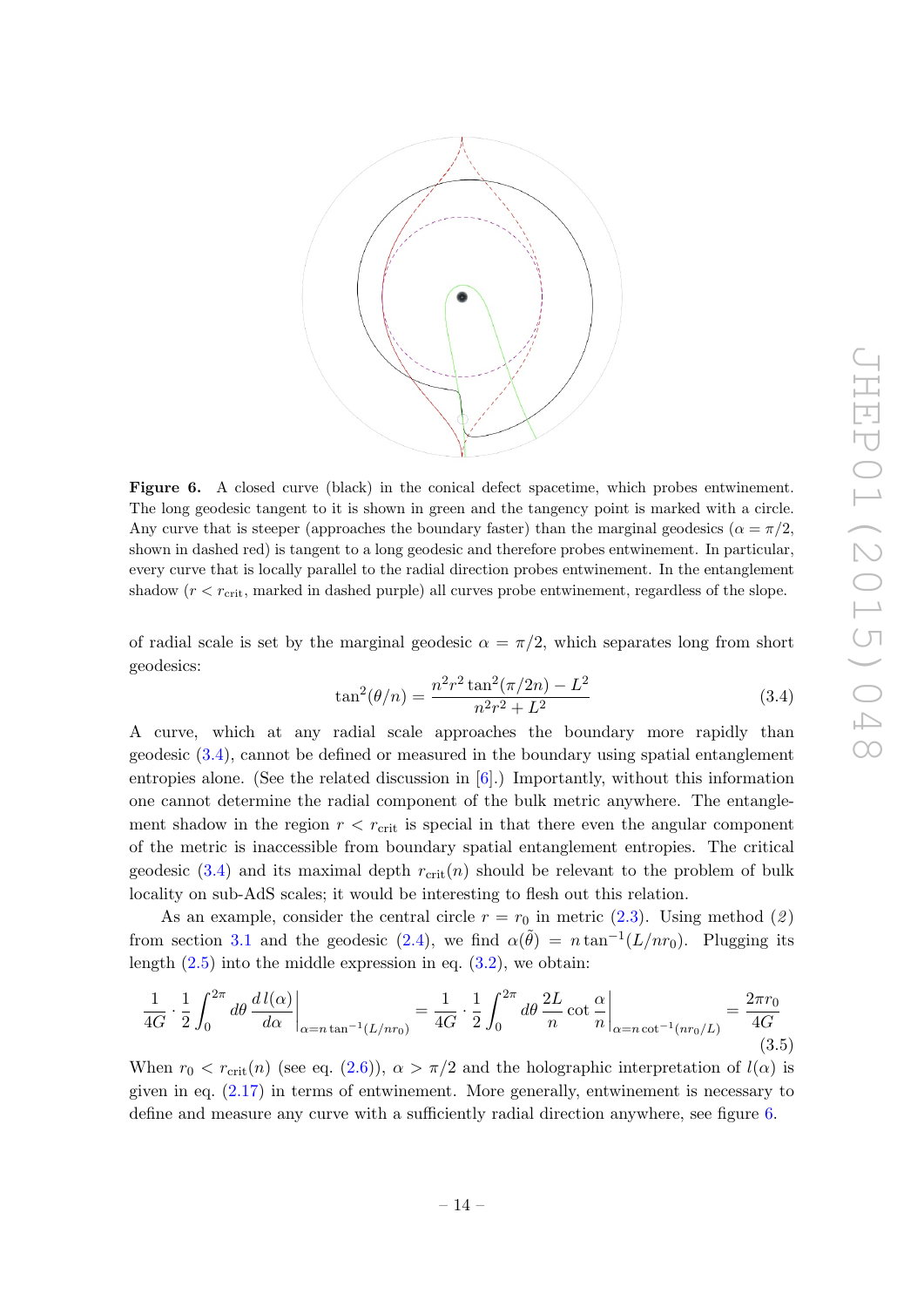### <span id="page-16-0"></span>4 Discussion

We have argued that entwinement — an analog of entanglement for gauged Hilbert spaces which do not contain all the degrees of freedom of spatial regions in a field theory  $-$  is an essential ingredient for holographically reconstructing the conical defect geometries in three dimensions from field theory data. There is a central zone near the conical defect, which is not probed by conventional spatial entanglement in the field theory and entwinement becomes necessary. Furthermore, even far away from the defect, entwinement is implicated in the emergence of the radial direction of space.

One of our lines of argument involved the orbifold description of the weakly coupled D1- D5 string, which made the discrete  $\mathbb{Z}_n$  gauge symmetry easy to visualize and manipulate. The field theories that we encounter in AdS/CFT are usually low energy limits of gauge theories, and we therefore expect that some notion of gauge invariance is still present away from the weak coupling limit. This is illustrated directly by the CFT that is dual to the covering space description of the conical defect, and which is the strongly coupled version of the long string sector that is evident at weak coupling. Therefore, we expect the existence of a field-theoretic definition of entwinement away from weak coupling as well.

The long geodesics associated to entwinement map to spatial intervals that cover the boundary of the conical defect more than once, suggesting that the associated observers have access to all the information available in the field theory. However, following method  $(1)$  of section [3.1,](#page-13-1) one can show that the associated time intervals on the boundary are finite. It was proposed in [\[5\]](#page-19-5) that ignorance of the quantum state associated to such finite time measurements (called "residual entropy" in [\[5\]](#page-19-5)) is related to the areas of closed curves in the bulk spacetime and their associated entropies [\[4\]](#page-19-2). Indeed, in the present case, the observers associated to time intervals that are too short will not have the energy resolution to probe excitations with the fractionated gaps of the conical defect. More precisely, it is clear from the bulk point of view (employing the covering CFT), as well as from the long string point of view, that by causality such observers cannot fully access all  $\mathbb{Z}_n$ invariant correlation functions. Entwinement is a quantity which might be associated to this ignorance and it would be very interesting to make the connection more precise. One can perhaps get some clues from recent work by Hubeny [\[59\]](#page-22-7), which investigates potential covariant definitions of the residual entropy associated to finite time observers, and possible relations (or the lack thereof) to minimal holographic surfaces.

The role and robustness of entwinement would be clarified by a path integral definition of entwinement, perhaps starting from a notion of Renyi-entwinement. Likewise, it would be interesting to study the role of entwinement in higher spin theories, where the notions of conical defects and covering spaces can still be defined in terms of monodromies of gauge fields, and most of our discussion naively still seems to apply. Even more generally, if entwinement is indeed related to fractionated degrees of freedom, one would expect it to be of relevance in all theories with a Hawking-Page like phase transition at large central charge. We leave these questions as open.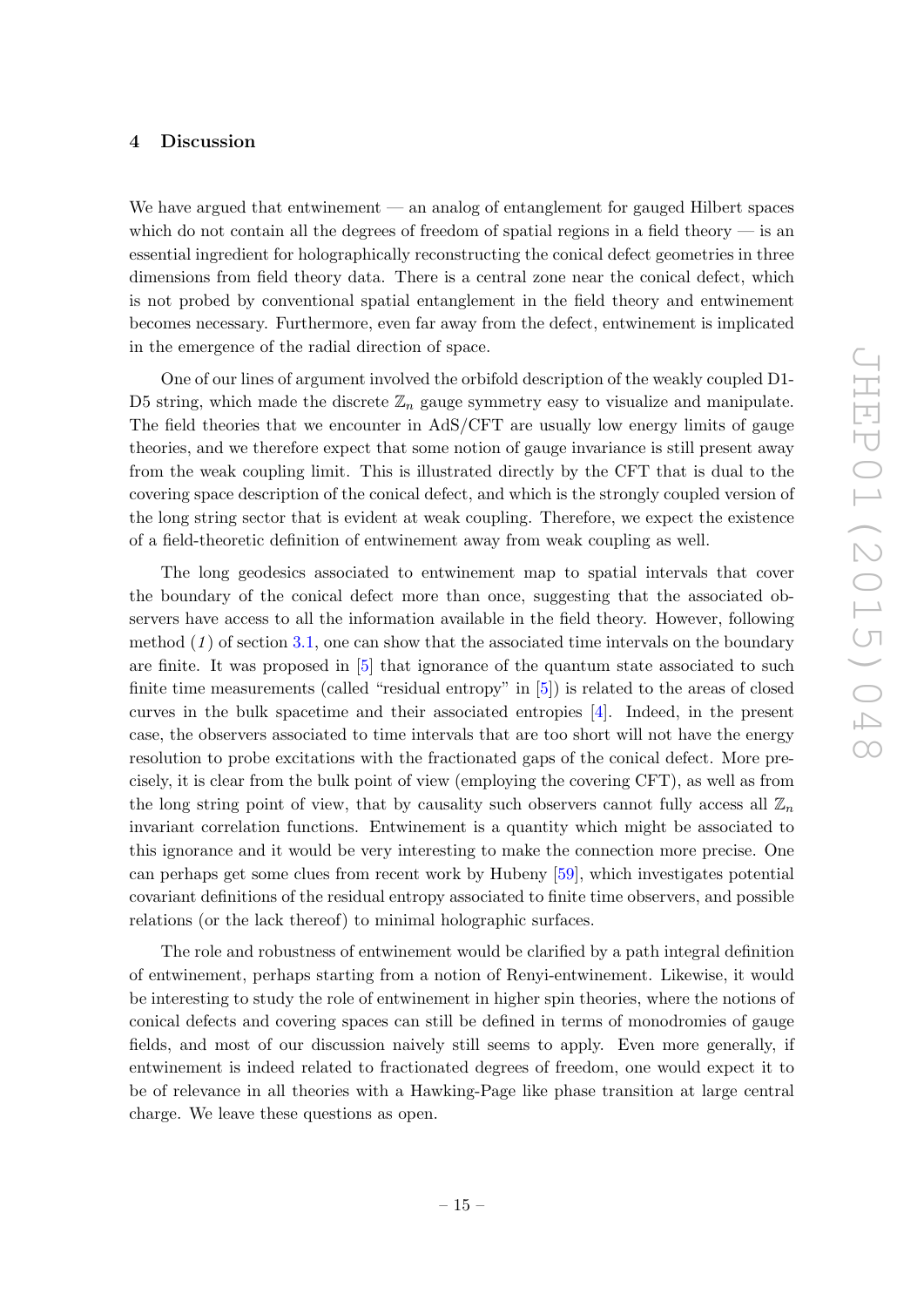#### <span id="page-17-0"></span>4.1 Beyond conical defects

We believe that these lessons are not limited to conical defect geometries, but apply in greater generality. Consider, for example, the massless BTZ geometry [\[60\]](#page-22-8) whose metric is the  $n \to \infty$  limit of the conical defect metric [\(2.3\)](#page-5-2). Our results apply for any n, which divides  $N = N_1N_5$  (see section [2.2\)](#page-6-0), but we anyway presume that N approaches infinity whenever we discuss geometric quantities in the bulk. Thus, the results of the present paper extend directly to the massless BTZ geometry, except we must take  $n = \infty$ . In particular, the massless BTZ spacetime contains spatial geodesics that wrap around the black hole infinitely many times, as opposed to the maximal number of  $n/2$  for  $AdS_3/\mathbb{Z}_n$ (see eq. [\(2.5\)](#page-6-2)). The entanglement shadow, which short geodesics do not reach, extends out to:

$$
r_{\rm crit}(\infty) = \lim_{n \to \infty} r_{\rm crit}(n) = \frac{2L}{\pi}.
$$
\n(4.1)

The same critical radial scale can be found directly from the form of spatial geodesics

$$
r^{2} = r_{+}^{2} \frac{\cosh^{2}(r_{+}\alpha/L)}{\sinh^{2}(r_{+}\alpha/L) - \sinh^{2}(r_{+}\theta/L)}
$$
(4.2)

in the massive, stationary BTZ metric

$$
ds^{2} = -\left(\frac{r^{2} - r_{+}^{2}}{L^{2}}\right)dt^{2} + \left(\frac{L^{2}}{r^{2} - r_{+}^{2}}\right)dr^{2} + r^{2}d\theta^{2}
$$
\n(4.3)

by taking the limit  $r_{+} \rightarrow 0.8$  $r_{+} \rightarrow 0.8$ 

Beyond the massless BTZ geometry, a qualitatively new ingredient appears. When we obtain the conical defect geometry as an orbifold of  $AdS<sub>3</sub>$ , we mod out by a finite subgroup of rotations. Formally speaking, we orbifold by an elliptic element of the conformal group. The massive BTZ geometries are obtained from orbifolding by a hyperbolic element, in other words, a boost.<sup>[9](#page-17-2)</sup> The argument presented in this paper identified the boundary of the AdS cover with the worldvolume theory of the long string. In the BTZ case, this identification is more complex. First, the orbit of a boost is noncompact, so the covering space contains infinitely many copies of the BTZ spacetime. Second, the boost acts nontrivially on the time direction, which means that a  $t = \text{const.}$  slice of the BTZ boundary lifts does not lift to a  $T = \text{const.}$  slice of the boundary of the covering space. Tackling these complications is likely to teach us more about the emergence of horizons from entanglement in the dual boundary theory.<sup>[10](#page-17-3)</sup>

$$
|S(\mathcal{R}) - S(\mathcal{R}^c)| \le S(\mathcal{R} \cup \mathcal{R}^c) = S_{\text{BTZ}} = 0.
$$
\n(4.4)

<span id="page-17-2"></span><sup>9</sup>The massless BTZ is the critical case of orbifolding by a parabolic element. As we saw in the previous paragraph, it can be recovered either as a limit of elliptic or hyperbolic orbifolds.

<span id="page-17-3"></span><sup>10</sup>Note, however, that several authors  $[62-66]$  $[62-66]$  have suggested subtleties that might challenge the interpretation of the BTZ black hole as an orbifold at the quantum level.

<span id="page-17-1"></span><sup>&</sup>lt;sup>8</sup>In the massive BTZ spacetime, the range of spatial geodesics with  $\alpha > \pi/2$  up to the so-called entanglement plateau [\[20\]](#page-20-7) are also short in the sense that they compute entanglement entropies of spatial regions on the boundary. This is due to the homology constraint in the Ryu-Takayanagi proposal. But in the special case of the massless BTZ, the maximal opening angle of a short geodesic is  $\pi/2$ , as is evident from the Araki-Lieb inequality [\[61\]](#page-22-9):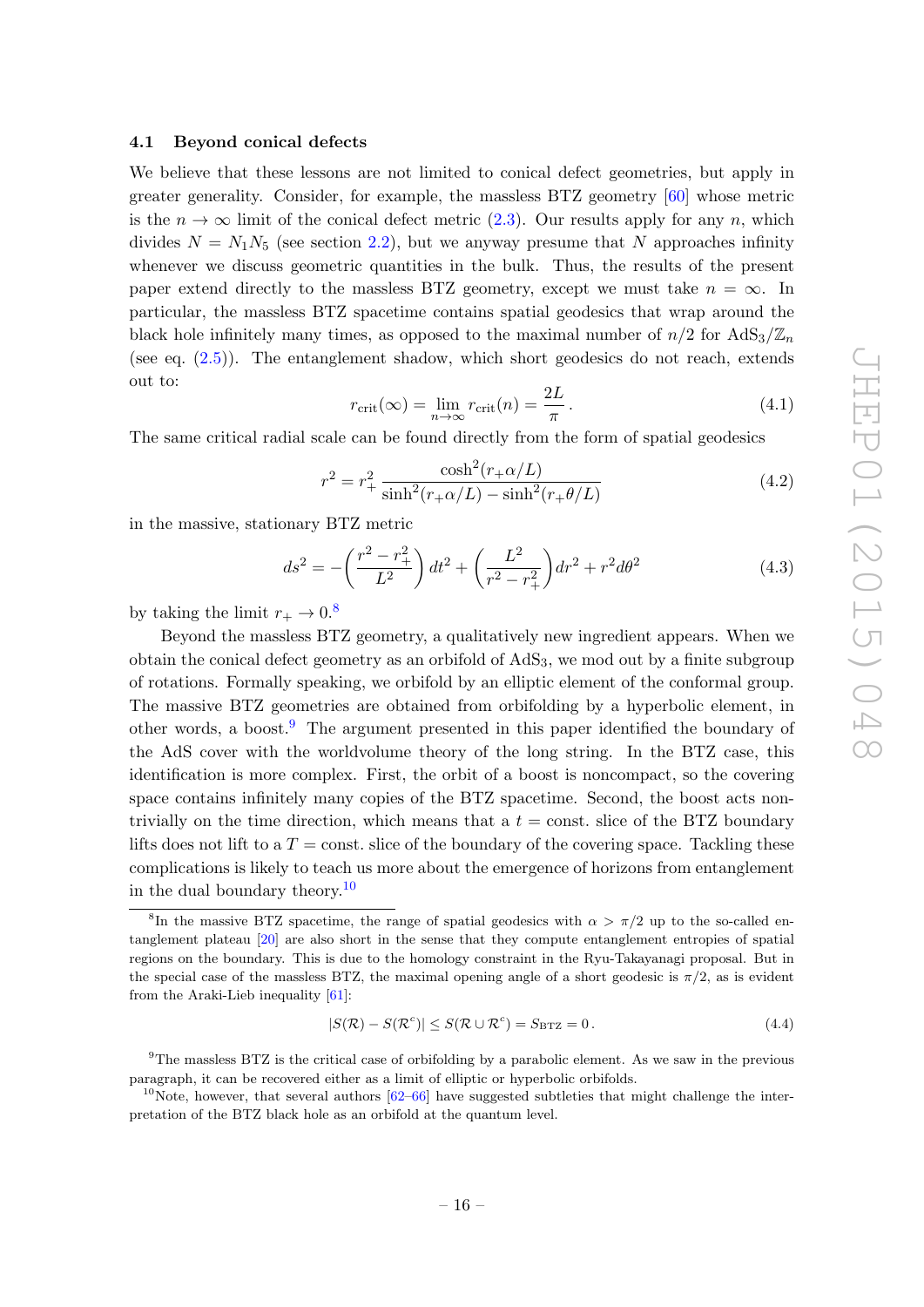For the weakly coupled orbifold theory, we can extend our proposal to more general states and in particular thermal states. The full Hilbert space then involves a sum over tensor products of strings of various lengths, and by summing the entanglement of long intervals over those the twisted sectors that can accomodate long intervals with appropriate weights, we obtain a natural generalization. It would be interesting to do this computation for a thermal state and to compare to the lengths of long geodesics (i.e. non-minimal geodesics that wind around the horizon) in the massive BTZ background.

#### <span id="page-18-0"></span>4.2 Spatial entanglement, entwinement and mutual information

As formulated above for the case of the conical defect, the difference between spatial entanglement and entwinement lay in the order in which we carried out the  $\mathbb{Z}_n$  symmetrization:

<span id="page-18-2"></span>
$$
S\left(\bigcup_{i=1}^{n} \tilde{\mathcal{R}}_{i}\right) \neq \sum_{i=1}^{n} S\left(\tilde{\mathcal{R}}_{i}\right). \tag{4.5}
$$

This difference can be traced to the nonvanishing mutual information between the image regions  $\tilde{\mathcal{R}}_i$ . Specializing to the case  $n=2,$  the mutual information is precisely the difference highlighted in  $(4.5)$ :

$$
I(\tilde{\mathcal{R}}_1 : \tilde{\mathcal{R}}_2) = S(\tilde{\mathcal{R}}_1) + S(\tilde{\mathcal{R}}_2) - S(\tilde{\mathcal{R}}_1 \cup \tilde{\mathcal{R}}_2)
$$
(4.6)

At least in the special case of  $AdS_3/\mathbb{Z}_2$ , the mutual information between images can therefore be thought of as an order parameter for the relevance of entwinement in a holographic reconstruction of spacetime.

## <span id="page-18-1"></span>4.3 Toward higher dimensions

In the conical defect geometry entwinement computes areas of extremal but nonminimal curves. In higher dimensions, extremal but nonminimal surfaces likewise play a role in the emergence of holographic spacetimes. One example was given in [\[7,](#page-19-7) [8\]](#page-19-3), which generalized formula [\(3.2\)](#page-13-2) to compute areas of codimension-2 surfaces in higher-dimensional spaces. Like eq. [\(3.5\)](#page-15-2), that computation generally involves extremal but nonminimal surfaces. It would be fascinating to lift the definition of entwinement, which in its present form pertains to 2d CFTs, to give a boundary interpretation of areas of extremal but nonminimal surfaces in higher dimensions. Likewise, a generalization to higher curvature theories would be illuminating, especially in light of the presence of closed extremal surfaces [\[67\]](#page-22-12).

We saw in section [3.2](#page-14-0) that entwinement is relevant in boundary computations of bulk lengths under two distinct circumstances: when the bulk curve becomes nearly radial and when it probes the region near the conical singularity. The computations in  $[7, 8]$  $[7, 8]$  $[7, 8]$ are roughly analogous to the former circumstance, but does the latter have an analogue in higher dimensions? More specifically, when do higher-dimensional spacetimes possess entanglement shadows — regions outside the reach of minimal surfaces?<sup>[11](#page-18-3)</sup> Ref. [\[20\]](#page-20-7) showed that AdS-Schwarzschild black holes are similar in this respect to BTZ black holes: they have

<span id="page-18-3"></span><sup>&</sup>lt;sup>11</sup>We thank Mukund Rangamani and Mark Van Raamsdonk for clarifying this issue and for pointing out refs. [\[68,](#page-22-13) [69\]](#page-22-14).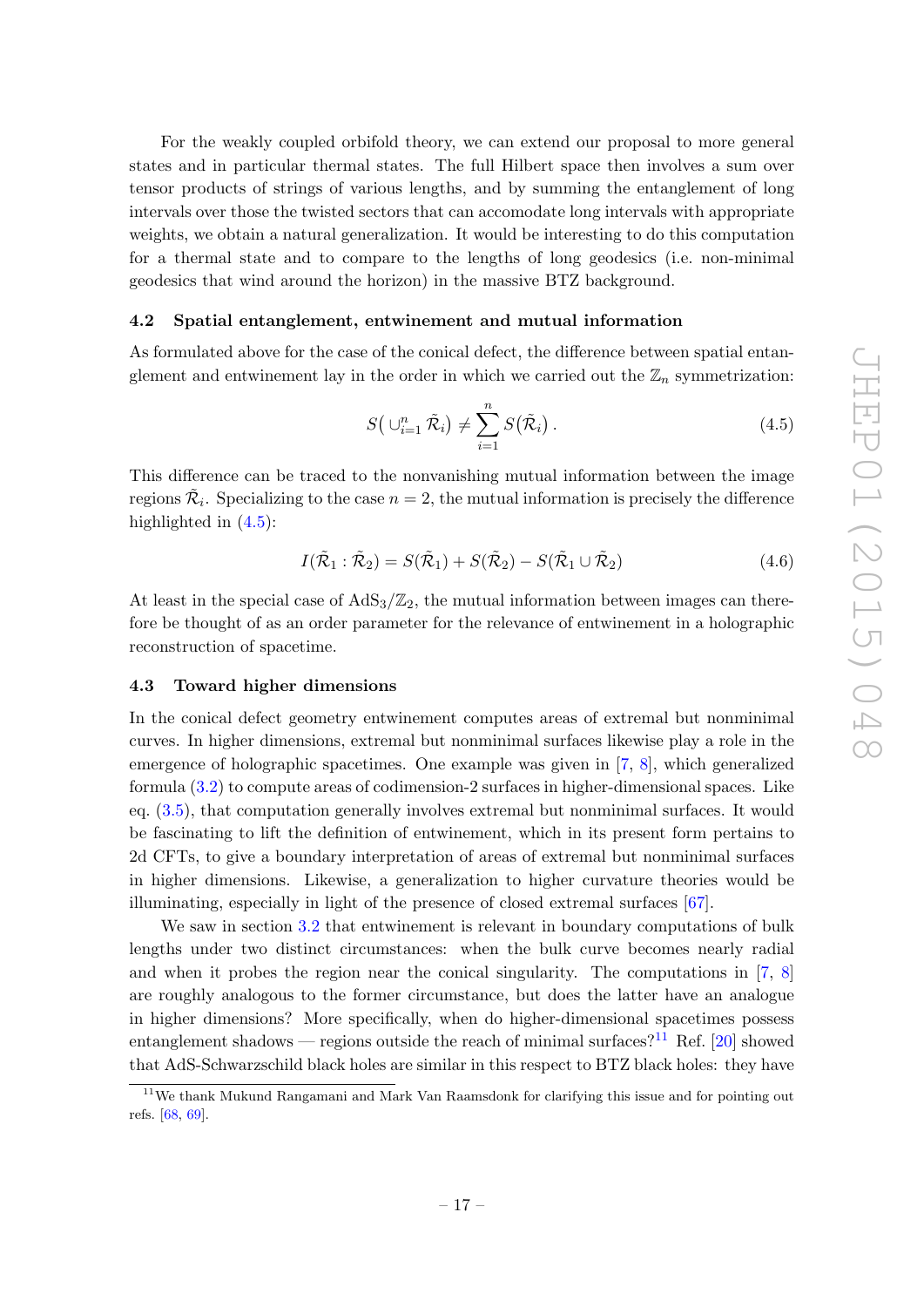entanglement shadows that surround the horizon up to a thickness of order  $L_{\text{AdS}}$ . On the other hand, it is known that horizonless geometries with matter can have no entanglement shadow [\[68,](#page-22-13) [69\]](#page-22-14).

# Acknowledgments

We are grateful to Micha Heller for his collaboration in the early part of this project and for many discussions. We thank Dionysios Anninos, Xi Dong, Liam Fitzpatrick, Patrick Hayden, Matthew Headrick, Jared Kaplan, Nima Lashkari, Javier Magán, Rob Myers, Mukund Rangamani, Joan Simón, James Sully, Mark Van Raamsdonk, Erik Verlinde, and Herman Verlinde for helpful discussions. VB was supported by DOE grant DE-FG02- 05ER-41367 and by the Fondation Pierre-Gilles de Gennes. The work of BC has been supported in part by the Stanford Institute for Theoretical Physics. This work is part of the research programme of the Foundation for Fundamental Research on Matter (FOM), which is part of the Netherlands Organisation for Scientific Research (NWO). This work was supported in part by the National Science Foundation under Grant No. PHYS-1066293 and the hospitality of the Aspen Center for Physics. BC dedicates this paper, submitted on Father's Day, to his Dad, Stanisław Czech.

Open Access. This article is distributed under the terms of the Creative Commons Attribution License [\(CC-BY 4.0\)](http://creativecommons.org/licenses/by/4.0/), which permits any use, distribution and reproduction in any medium, provided the original author(s) and source are credited.

# References

- <span id="page-19-0"></span>[1] S. Ryu and T. Takayanagi, Holographic derivation of entanglement entropy from AdS/CFT, [Phys. Rev. Lett.](http://dx.doi.org/10.1103/PhysRevLett.96.181602) 96 (2006) 181602 [[hep-th/0603001](http://arxiv.org/abs/hep-th/0603001)] [IN[SPIRE](http://inspirehep.net/search?p=find+EPRINT+hep-th/0603001)].
- <span id="page-19-1"></span>[2] S. Ryu and T. Takayanagi, Aspects of holographic entanglement entropy, JHEP 08 [\(2006\) 045](http://dx.doi.org/10.1088/1126-6708/2006/08/045) [[hep-th/0605073](http://arxiv.org/abs/hep-th/0605073)] [IN[SPIRE](http://inspirehep.net/search?p=find+EPRINT+hep-th/0605073)].
- <span id="page-19-4"></span>[3] V.E. Hubeny, M. Rangamani and T. Takayanagi, A covariant holographic entanglement entropy proposal, JHEP 07 [\(2007\) 062](http://dx.doi.org/10.1088/1126-6708/2007/07/062) [[arXiv:0705.0016](http://arxiv.org/abs/0705.0016)] [IN[SPIRE](http://inspirehep.net/search?p=find+EPRINT+arXiv:0705.0016)].
- <span id="page-19-2"></span>[4] V. Balasubramanian, B. Czech, B.D. Chowdhury and J. de Boer, *The entropy of a hole in* spacetime, JHEP 10 [\(2013\) 220](http://dx.doi.org/10.1007/JHEP10(2013)220) [[arXiv:1305.0856](http://arxiv.org/abs/1305.0856)] [IN[SPIRE](http://inspirehep.net/search?p=find+EPRINT+arXiv:1305.0856)].
- <span id="page-19-5"></span>[5] V. Balasubramanian, B.D. Chowdhury, B. Czech, J. de Boer and M.P. Heller, Bulk curves from boundary data in holography, Phys. Rev. D 89 [\(2014\) 086004](http://dx.doi.org/10.1103/PhysRevD.89.086004) [[arXiv:1310.4204](http://arxiv.org/abs/1310.4204)] [IN[SPIRE](http://inspirehep.net/search?p=find+EPRINT+arXiv:1310.4204)].
- <span id="page-19-6"></span>[6] R.C. Myers, J. Rao and S. Sugishita, *Holographic holes in higher dimensions*, JHEP 06 [\(2014\) 044](http://dx.doi.org/10.1007/JHEP06(2014)044) [[arXiv:1403.3416](http://arxiv.org/abs/1403.3416)] [IN[SPIRE](http://inspirehep.net/search?p=find+EPRINT+arXiv:1403.3416)].
- <span id="page-19-7"></span>[7] B. Czech, X. Dong and J. Sully, Holographic reconstruction of general bulk surfaces, JHEP 11 [\(2014\) 015](http://dx.doi.org/10.1007/JHEP11(2014)015) [[arXiv:1406.4889](http://arxiv.org/abs/1406.4889)] [IN[SPIRE](http://inspirehep.net/search?p=find+EPRINT+arXiv:1406.4889)].
- <span id="page-19-3"></span>[8] M. Headrick, R.C. Myers and J. Wien, Holographic holes and differential entropy, JHEP 10 [\(2014\) 149](http://dx.doi.org/10.1007/JHEP10(2014)149) [[arXiv:1408.4770](http://arxiv.org/abs/1408.4770)] [IN[SPIRE](http://inspirehep.net/search?p=find+EPRINT+arXiv:1408.4770)].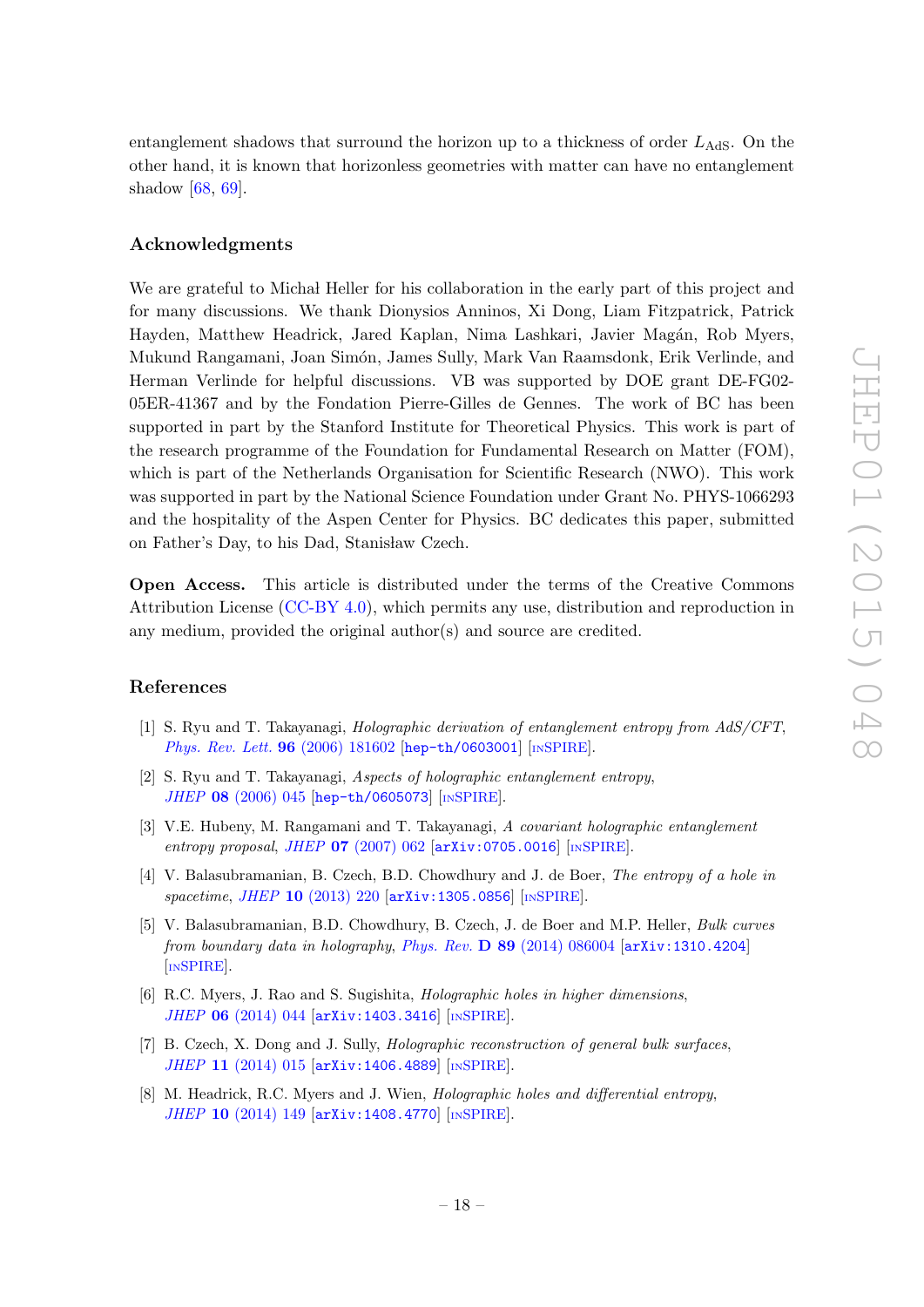- <span id="page-20-2"></span>[9] E. Bianchi and R.C. Myers, On the architecture of spacetime geometry, [Class. Quant. Grav.](http://dx.doi.org/10.1088/0264-9381/31/21/214002) 31 (2014) 214002 [[arXiv:1212.5183](http://arxiv.org/abs/1212.5183)] [IN[SPIRE](http://inspirehep.net/search?p=find+EPRINT+arXiv:1212.5183)].
- <span id="page-20-0"></span>[10] J. Hammersley, Extracting the bulk metric from boundary information in asymptotically AdS spacetimes, JHEP 12 [\(2006\) 047](http://dx.doi.org/10.1088/1126-6708/2006/12/047) [[hep-th/0609202](http://arxiv.org/abs/hep-th/0609202)] [IN[SPIRE](http://inspirehep.net/search?p=find+EPRINT+hep-th/0609202)].
- [11] S. Bilson, Extracting spacetimes using the AdS/CFT conjecture, JHEP 08 [\(2008\) 073](http://dx.doi.org/10.1088/1126-6708/2008/08/073)  $\begin{bmatrix} \texttt{arXiv:0807.3695} \end{bmatrix}$  $\begin{bmatrix} \texttt{arXiv:0807.3695} \end{bmatrix}$  $\begin{bmatrix} \texttt{arXiv:0807.3695} \end{bmatrix}$  [IN[SPIRE](http://inspirehep.net/search?p=find+EPRINT+arXiv:0807.3695)].
- [12] S. Bilson, Extracting spacetimes using the AdS/CFT conjecture. Part II, JHEP 02 [\(2011\) 050](http://dx.doi.org/10.1007/JHEP02(2011)050) [[arXiv:1012.1812](http://arxiv.org/abs/1012.1812)] [IN[SPIRE](http://inspirehep.net/search?p=find+EPRINT+arXiv:1012.1812)].
- [13] M. Spillane, *Constructing space from entanglement entropy*,  $arXiv:1311.4516$  [IN[SPIRE](http://inspirehep.net/search?p=find+EPRINT+arXiv:1311.4516)].
- <span id="page-20-1"></span>[14] B. Czech and L. Lamprou, Holographic definition of points and distances, Phys. Rev. D 90 [\(2014\) 106005](http://dx.doi.org/10.1103/PhysRevD.90.106005) [[arXiv:1409.4473](http://arxiv.org/abs/1409.4473)] [IN[SPIRE](http://inspirehep.net/search?p=find+EPRINT+arXiv:1409.4473)].
- <span id="page-20-3"></span>[15] M. Van Raamsdonk, Building up spacetime with quantum entanglement, [Gen. Rel. Grav.](http://dx.doi.org/10.1007/s10714-010-1034-0) 42 (2010) 2323 [Int. J. Mod. Phys. **D 19** (2010) 2429 [[arXiv:1005.3035](http://arxiv.org/abs/1005.3035)] [IN[SPIRE](http://inspirehep.net/search?p=find+EPRINT+arXiv:1005.3035)].
- [16] B. Swingle, Entanglement renormalization and holography, Phys. Rev. D 86 [\(2012\) 065007](http://dx.doi.org/10.1103/PhysRevD.86.065007) [[arXiv:0905.1317](http://arxiv.org/abs/0905.1317)] [IN[SPIRE](http://inspirehep.net/search?p=find+EPRINT+arXiv:0905.1317)].
- <span id="page-20-4"></span>[17] B. Swingle, Constructing holographic spacetimes using entanglement renormalization, [arXiv:1209.3304](http://arxiv.org/abs/1209.3304) [IN[SPIRE](http://inspirehep.net/search?p=find+EPRINT+arXiv:1209.3304)].
- <span id="page-20-5"></span>[18] J. Maldacena and L. Susskind, *Cool horizons for entangled black holes*, [Fortschr. Phys.](http://dx.doi.org/10.1002/prop.201300020) 61 (2013) 781 [[arXiv:1306.0533](http://arxiv.org/abs/1306.0533)] [IN[SPIRE](http://inspirehep.net/search?p=find+EPRINT+arXiv:1306.0533)].
- <span id="page-20-6"></span>[19] M. Headrick, V.E. Hubeny, A. Lawrence and M. Rangamani, Causality & holographic entanglement entropy,  $arXiv:1408.6300$  [IN[SPIRE](http://inspirehep.net/search?p=find+EPRINT+arXiv:1408.6300)].
- <span id="page-20-7"></span>[20] V.E. Hubeny, H. Maxfield, M. Rangamani and E. Tonni, Holographic entanglement plateaux, JHEP 08 [\(2013\) 092](http://dx.doi.org/10.1007/JHEP08(2013)092) [[arXiv:1306.4004](http://arxiv.org/abs/1306.4004)] [IN[SPIRE](http://inspirehep.net/search?p=find+EPRINT+arXiv:1306.4004)].
- <span id="page-20-8"></span>[21] T. Banks, M.R. Douglas, G.T. Horowitz and E.J. Martinec, AdS dynamics from conformal field theory, [hep-th/9808016](http://arxiv.org/abs/hep-th/9808016) [IN[SPIRE](http://inspirehep.net/search?p=find+EPRINT+hep-th/9808016)].
- [22] A.W. Peet and J. Polchinski,  $UV/IR$  relations in AdS dynamics. Phys. Rev. **D 59** [\(1999\) 065011](http://dx.doi.org/10.1103/PhysRevD.59.065011) [[hep-th/9809022](http://arxiv.org/abs/hep-th/9809022)] [IN[SPIRE](http://inspirehep.net/search?p=find+EPRINT+hep-th/9809022)].
- [23] V. Balasubramanian, S.B. Giddings and A.E. Lawrence, What do CFTs tell us about anti-de Sitter space-times?, JHEP 03 [\(1999\) 001](http://dx.doi.org/10.1088/1126-6708/1999/03/001) [[hep-th/9902052](http://arxiv.org/abs/hep-th/9902052)] [IN[SPIRE](http://inspirehep.net/search?p=find+EPRINT+hep-th/9902052)].
- [24] S.B. Giddings, *Black hole information, unitarity and nonlocality*, Phys. Rev. **D 74** [\(2006\) 106005](http://dx.doi.org/10.1103/PhysRevD.74.106005) [[hep-th/0605196](http://arxiv.org/abs/hep-th/0605196)] [IN[SPIRE](http://inspirehep.net/search?p=find+EPRINT+hep-th/0605196)].
- [25] A. Hamilton, D.N. Kabat, G. Lifschytz and D.A. Lowe, *Holographic representation of local* bulk operators, Phys. Rev. D  $74$  [\(2006\) 066009](http://dx.doi.org/10.1103/PhysRevD.74.066009) [[hep-th/0606141](http://arxiv.org/abs/hep-th/0606141)] [IN[SPIRE](http://inspirehep.net/search?p=find+EPRINT+hep-th/0606141)].
- [26] I. Heemskerk, J. Penedones, J. Polchinski and J. Sully, Holography from conformal field theory, JHEP 10 [\(2009\) 079](http://dx.doi.org/10.1088/1126-6708/2009/10/079) [[arXiv:0907.0151](http://arxiv.org/abs/0907.0151)] [IN[SPIRE](http://inspirehep.net/search?p=find+EPRINT+arXiv:0907.0151)].
- [27] A.L. Fitzpatrick and J. Kaplan, AdS field theory from conformal field theory, JHEP 02 [\(2013\) 054](http://dx.doi.org/10.1007/JHEP02(2013)054) [[arXiv:1208.0337](http://arxiv.org/abs/1208.0337)] [IN[SPIRE](http://inspirehep.net/search?p=find+EPRINT+arXiv:1208.0337)].
- <span id="page-20-9"></span>[28] K. Papadodimas and S. Raju, State-dependent bulk-boundary maps and black hole complementarity, Phys. Rev. D 89 [\(2014\) 086010](http://dx.doi.org/10.1103/PhysRevD.89.086010)  $arXiv:1310.6335$  [IN[SPIRE](http://inspirehep.net/search?p=find+EPRINT+arXiv:1310.6335)].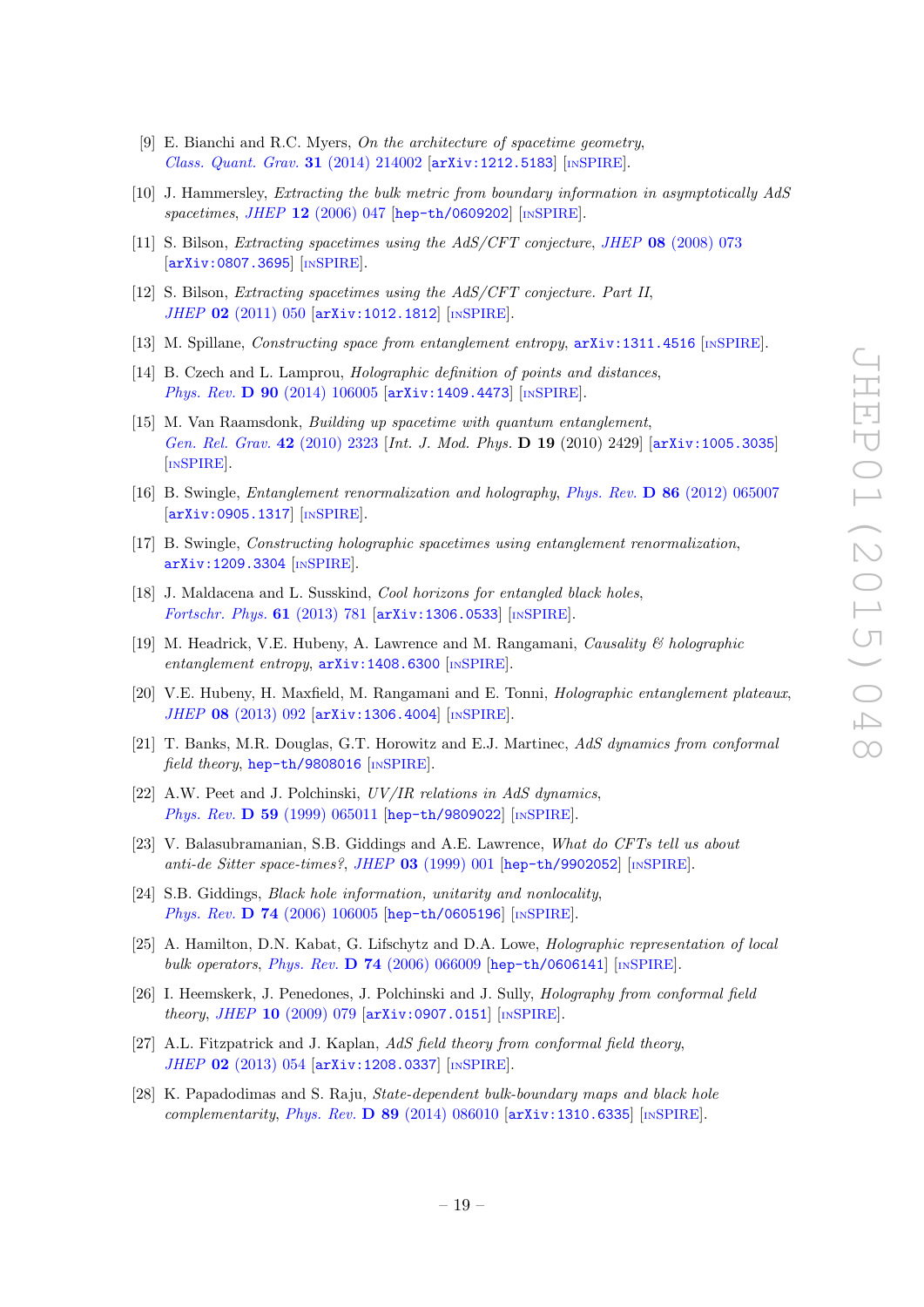- <span id="page-21-0"></span>[29] L. Susskind and E. Witten, The holographic bound in anti-de Sitter space, [hep-th/9805114](http://arxiv.org/abs/hep-th/9805114) [IN[SPIRE](http://inspirehep.net/search?p=find+EPRINT+hep-th/9805114)].
- <span id="page-21-1"></span>[30] J.M. Maldacena and L. Susskind, *D-branes and fat black holes*, [Nucl. Phys.](http://dx.doi.org/10.1016/0550-3213(96)00323-9) **B 475** (1996) 679 [[hep-th/9604042](http://arxiv.org/abs/hep-th/9604042)] [IN[SPIRE](http://inspirehep.net/search?p=find+EPRINT+hep-th/9604042)].
- <span id="page-21-2"></span>[31] R. Bousso and A.L. Mints, *Holography and entropy bounds in the plane wave matrix model*, Phys. Rev. D 73 [\(2006\) 126005](http://dx.doi.org/10.1103/PhysRevD.73.126005) [[hep-th/0512201](http://arxiv.org/abs/hep-th/0512201)] [IN[SPIRE](http://inspirehep.net/search?p=find+EPRINT+hep-th/0512201)].
- <span id="page-21-3"></span>[32] H. Lin, O. Lunin and J.M. Maldacena, Bubbling AdS space and  $1/2$  BPS geometries, JHEP 10 [\(2004\) 025](http://dx.doi.org/10.1088/1126-6708/2004/10/025) [[hep-th/0409174](http://arxiv.org/abs/hep-th/0409174)] [IN[SPIRE](http://inspirehep.net/search?p=find+EPRINT+hep-th/0409174)].
- [33] D. Berenstein, Large-N BPS states and emergent quantum gravity, JHEP 01 [\(2006\) 125](http://dx.doi.org/10.1088/1126-6708/2006/01/125) [[hep-th/0507203](http://arxiv.org/abs/hep-th/0507203)] [IN[SPIRE](http://inspirehep.net/search?p=find+EPRINT+hep-th/0507203)].
- <span id="page-21-4"></span>[34] V. Balasubramanian, J. de Boer, V. Jejiala and J. Simon, The library of Babel: on the origin of gravitational thermodynamics, JHEP  $12$  [\(2005\) 006](http://dx.doi.org/10.1088/1126-6708/2005/12/006) [[hep-th/0508023](http://arxiv.org/abs/hep-th/0508023)] [IN[SPIRE](http://inspirehep.net/search?p=find+EPRINT+hep-th/0508023)].
- <span id="page-21-5"></span>[35] E. Witten, On string theory and black holes, [Phys. Rev.](http://dx.doi.org/10.1103/PhysRevD.44.314) D 44 (1991) 314 [IN[SPIRE](http://inspirehep.net/search?p=find+J+Phys.Rev.,D44,314)].
- [36] L. Susskind, Some speculations about black hole entropy in string theory, in C. Teitelboim ed., The black hole, pp. 118–131 [[hep-th/9309145](http://arxiv.org/abs/hep-th/9309145)] [IN[SPIRE](http://inspirehep.net/search?p=find+EPRINT+hep-th/9309145)].
- [37] A. Strominger and C. Vafa, Microscopic origin of the Bekenstein-Hawking entropy, [Phys. Lett.](http://dx.doi.org/10.1016/0370-2693(96)00345-0) **B 379** (1996) 99 [[hep-th/9601029](http://arxiv.org/abs/hep-th/9601029)] [IN[SPIRE](http://inspirehep.net/search?p=find+EPRINT+hep-th/9601029)].
- [38] S.R. Das and S.D. Mathur, Excitations of D strings, entropy and duality, [Phys. Lett.](http://dx.doi.org/10.1016/0370-2693(96)00242-0) **B 375** (1996) 103 [[hep-th/9601152](http://arxiv.org/abs/hep-th/9601152)] [IN[SPIRE](http://inspirehep.net/search?p=find+EPRINT+hep-th/9601152)].
- <span id="page-21-6"></span>[39] S.S. Gubser, I.R. Klebanov and A.W. Peet, Entropy and temperature of black 3-branes, Phys. Rev. D 54 [\(1996\) 3915](http://dx.doi.org/10.1103/PhysRevD.54.3915) [[hep-th/9602135](http://arxiv.org/abs/hep-th/9602135)] [IN[SPIRE](http://inspirehep.net/search?p=find+EPRINT+hep-th/9602135)].
- <span id="page-21-7"></span>[40] V. Balasubramanian, M.B. McDermott and M. Van Raamsdonk, Momentum-space entanglement and renormalization in quantum field theory, Phys. Rev. D 86 [\(2012\) 045014](http://dx.doi.org/10.1103/PhysRevD.86.045014) [[arXiv:1108.3568](http://arxiv.org/abs/1108.3568)] [IN[SPIRE](http://inspirehep.net/search?p=find+EPRINT+arXiv:1108.3568)].
- <span id="page-21-8"></span>[41] E. Verlinde and H. Verlinde, Black hole entanglement and quantum error correction, JHEP 10 [\(2013\) 107](http://dx.doi.org/10.1007/JHEP10(2013)107) [[arXiv:1211.6913](http://arxiv.org/abs/1211.6913)] [IN[SPIRE](http://inspirehep.net/search?p=find+EPRINT+arXiv:1211.6913)].
- <span id="page-21-9"></span>[42] E. Verlinde and H. Verlinde, *Behind the horizon in AdS/CFT*,  $arXiv:1311.1137$  [IN[SPIRE](http://inspirehep.net/search?p=find+EPRINT+arXiv:1311.1137)].
- <span id="page-21-10"></span>[43] E. Keski-Vakkuri, Bulk and boundary dynamics in BTZ black holes, Phys. Rev. **D 59** [\(1999\) 104001](http://dx.doi.org/10.1103/PhysRevD.59.104001) [[hep-th/9808037](http://arxiv.org/abs/hep-th/9808037)] [IN[SPIRE](http://inspirehep.net/search?p=find+EPRINT+hep-th/9808037)].
- <span id="page-21-11"></span>[44] V. Balasubramanian, P. Kraus and M. Shigemori, Massless black holes and black rings as effective geometries of the D1-D5 system, [Class. Quant. Grav.](http://dx.doi.org/10.1088/0264-9381/22/22/010)  $22$  (2005) 4803 [[hep-th/0508110](http://arxiv.org/abs/hep-th/0508110)] [IN[SPIRE](http://inspirehep.net/search?p=find+EPRINT+hep-th/0508110)].
- <span id="page-21-12"></span>[45] V. Balasubramanian and S.F. Ross, *Holographic particle detection*, Phys. Rev. **D 61** [\(2000\) 044007](http://dx.doi.org/10.1103/PhysRevD.61.044007) [[hep-th/9906226](http://arxiv.org/abs/hep-th/9906226)] [IN[SPIRE](http://inspirehep.net/search?p=find+EPRINT+hep-th/9906226)].
- <span id="page-21-13"></span>[46] J.D. Brown and M. Henneaux, Central charges in the canonical realization of asymptotic symmetries: an example from three-dimensional gravity, [Commun. Math. Phys.](http://dx.doi.org/10.1007/BF01211590) 104 (1986) 207 [IN[SPIRE](http://inspirehep.net/search?p=find+J+Comm.Math.Phys.,104,207)].
- <span id="page-21-14"></span>[47] J. de Boer, M.M. Sheikh-Jabbari and J. Simon, Near horizon limits of massless BTZ and their CFT duals, [Class. Quant. Grav.](http://dx.doi.org/10.1088/0264-9381/28/17/175012) 28 (2011) 175012 [[arXiv:1011.1897](http://arxiv.org/abs/1011.1897)] [IN[SPIRE](http://inspirehep.net/search?p=find+EPRINT+arXiv:1011.1897)].
- <span id="page-21-15"></span>[48] C. Holzhey, F. Larsen and F. Wilczek, *Geometric and renormalized entropy in conformal* field theory, [Nucl. Phys.](http://dx.doi.org/10.1016/0550-3213(94)90402-2)  $\bf{B}$  424 (1994) 443 [[hep-th/9403108](http://arxiv.org/abs/hep-th/9403108)] [IN[SPIRE](http://inspirehep.net/search?p=find+EPRINT+hep-th/9403108)].